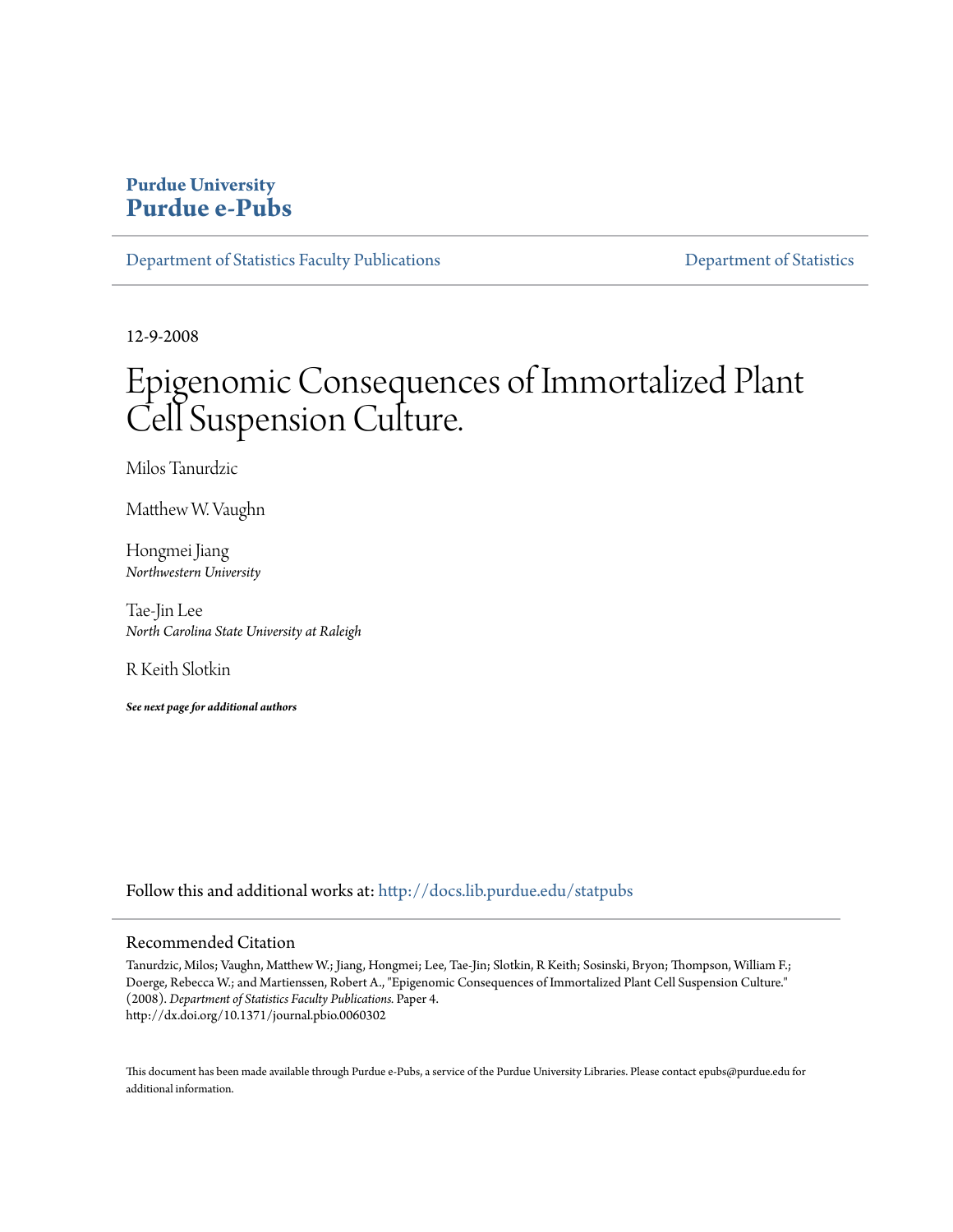# **Authors**

Milos Tanurdzic, Matthew W. Vaughn, Hongmei Jiang, Tae-Jin Lee, R Keith Slotkin, Bryon Sosinski, William F. Thompson, Rebecca W. Doerge, and Robert A. Martienssen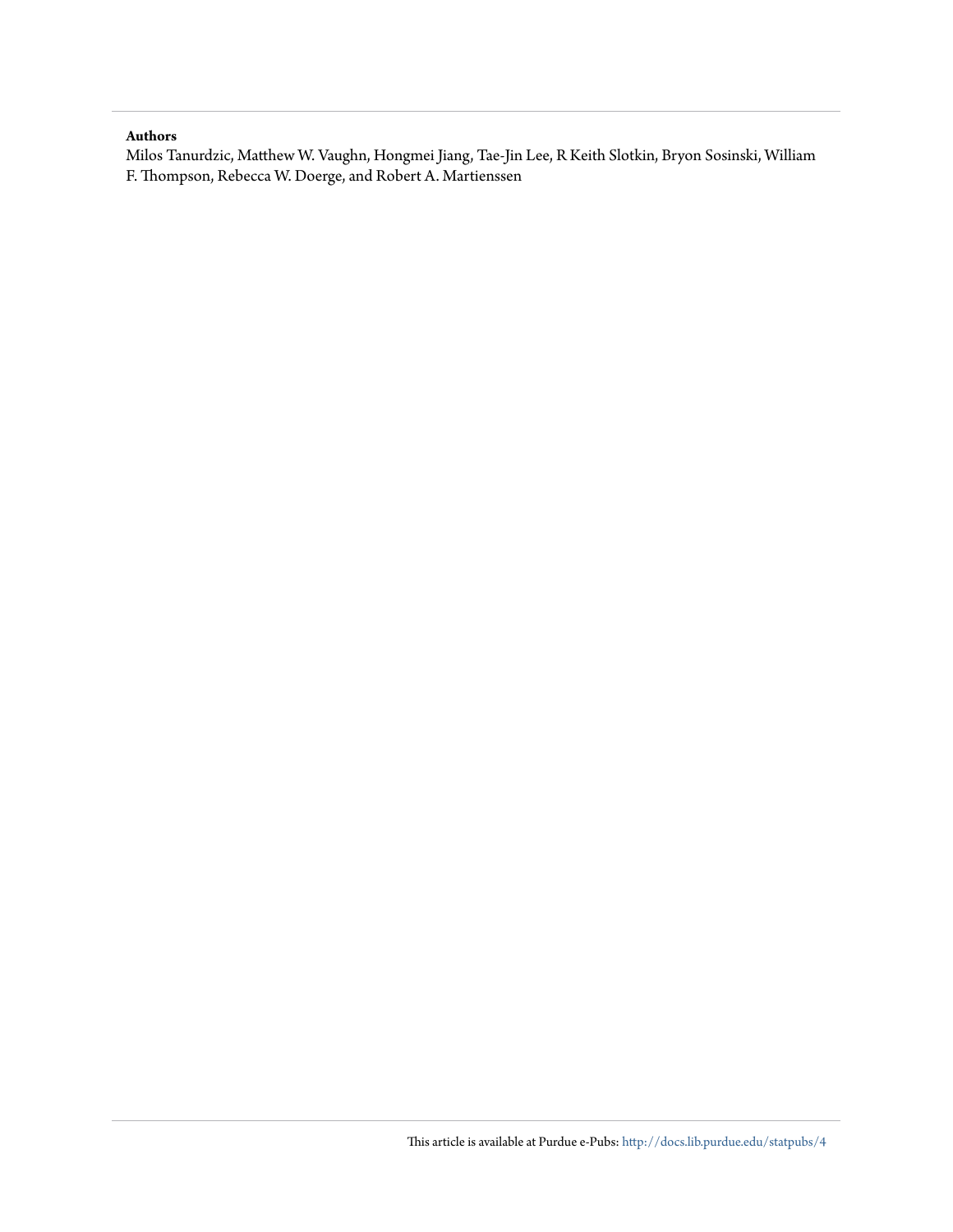# Epigenomic Consequences of Immortalized Plant Cell Suspension Culture

Milos Tanurdzic<sup>1</sup>, Matthew W. Vaughn<sup>1</sup>, Hongmei Jiang<sup>2</sup>, Tae-Jin Lee<sup>3</sup>, R. Keith Slotkin<sup>1</sup>, Bryon Sosinski<sup>3</sup>, William F. Thompson<sup>4</sup>, R. W. Doerge<sup>5</sup>, Robert A. Martienssen<sup>1</sup>

1 Cold Spring Harbor Laboratory, Cold Spring Harbor, New York, United States of America, 2 Department of Statistics, Northwestern University, Evanston, Illinois, United States of America, 3 Department of Horticultural Science, North Carolina State University, Raleigh, North Carolina, United States of America, 4 Departments of Plant Biology, Genetics, and Crop Science, North Carolina State University, Raleigh, North Carolina, United States of America, 5 Departments of Statistics and Agronomy, Purdue University, West Lafayette, Indiana, United States of America

Plant cells grown in culture exhibit genetic and epigenetic instability. Using a combination of chromatin immunoprecipitation and DNA methylation profiling on tiling microarrays, we have mapped the location and abundance of histone and DNA modifications in a continuously proliferating, dedifferentiated cell suspension culture of Arabidopsis. We have found that euchromatin becomes hypermethylated in culture and that a small percentage of the hypermethylated genes become associated with heterochromatic marks. In contrast, the heterochromatin undergoes dramatic and very precise DNA hypomethylation with transcriptional activation of specific transposable elements (TEs) in culture. High throughput sequencing of small interfering RNA (siRNA) revealed that TEs activated in culture have increased levels of 21-nucleotide (nt) siRNA, sometimes at the expense of the 24-nt siRNA class. In contrast, TEs that remain silent, which match the predominant 24-nt siRNA class, do not change significantly in their siRNA profiles. These results implicate RNA interference and chromatin modification in epigenetic restructuring of the genome following the activation of TEs in immortalized cell culture.

Citation: Tanurdzic M, Vaughn MW, Jiang H, Lee TJ, Slotkin RK, et al. (2008) Epigenomic consequences of immortalized plant cell suspension culture. PLoS Biol 6(12): e302. doi:10.1371/journal.pbio.0060302

## Introduction

More than half a century has passed since the concept and practice of plant cell culture was first introduced [1]. Unlike most animal cells, plant cells can change from one differentiated state, representing a committed developmental program, to a completely different one via a transition through a dedifferentiated state typical of callus tissue [2]. This process is achieved by varying concentrations and relative proportions of two major plant growth regulators (auxin and cytokinin) in the growth medium [3]. Under appropriate conditions, callus cells can continue to grow in ''immortalized'' suspension cultures, which can be maintained indefinitely without differentiation. Plant cells grown in culture exhibit unprecedented levels of genetic and epigenetic instability [1]. Through changes in gene activity, plant cells are able to respond to the challenges presented by tissue culture conditions and continue to divide according to internal and external cues. Epigenetic regulation plays an important role. For example, hormone habituation is a process during which plant cells in culture shift their requirement for exogenous growth regulators between the auxo- and autotrophic states [4]. The epigenetic nature of this shift is demonstrated by the fact that upon plant regeneration from habituated cell culture and reculturing, the original requirement for growth factors is present again in the reestablished cell culture. In addition to the reversibility, this switch occurs at rates that are orders of magnitude higher than mutations rates in plants [5].

The culturing of plant cells induces heritable variation known as somaclonal variation. It has been observed in numerous instances for a variety of plant species, and given the early promise of cell culture for advances in agriculture,

the stochastic nature of somaclonal variation poses a significant challenge [6,7]. Genetic analyses of somaclonal variants in maize, rice, tobacco, and other plant species identified novel transposon insertions into genes as an important cause of somaclonal variation [8–14]. Additionally, heritable epialleles are known to occur in plants [15–18], and there is recent evidence that meiotically heritable epialleles with high reversion rates can be induced in plant cell culture [19]. Plant cells in culture undergo changes in both DNA methylation of the repetitive portions of plant genomes [20– 24], as well as at individual TEs [25,26]. Reactivation of retrotransposon Athila, a highly repetitive component of the pericentromeric heterochromatin in Arabidopsis thaliana [27], was also reported in a cell suspension culture of continuously dividing dedifferentiated Arabidopsis cells [28,29]. TEs can serve as insertional mutagens of plant genomes, whereas widespread activation can lead to a wide array of chromosomal rearrangements. These rearrangements can, in turn, lead to misregulation of genes and transposons [1].

Plant genomes contain numerous and diverse TEs [30,31],

Academic Editor: Wolf Reik, The Babraham Institute, United Kingdom

Received September 8, 2008; Accepted October 23, 2008; Published December 9, 2008

**Copyright:** © 2008 Tanurdzic et al. This is an open-access article distributed under the terms of the Creative Commons Attribution License, which permits unrestricted use, distribution, and reproduction in any medium, provided the original author and source are credited.

Abbreviations: ChIP, chromatin immunoprecipitation; H3K4me3, histone H3 trimethylation at lysine4; H3K56ac, histone H3 acetylated at lysine K56; miRNA, microRNA; nt, nucleotide; siRNA, small interfering RNA; RT-PCR, reverse-transcription PCR; SINE, short interspersed nuclear element; sRNA, small RNA; TE, transposable element

\* To whom correspondence should be addressed. E-mail: martiens@cshl.org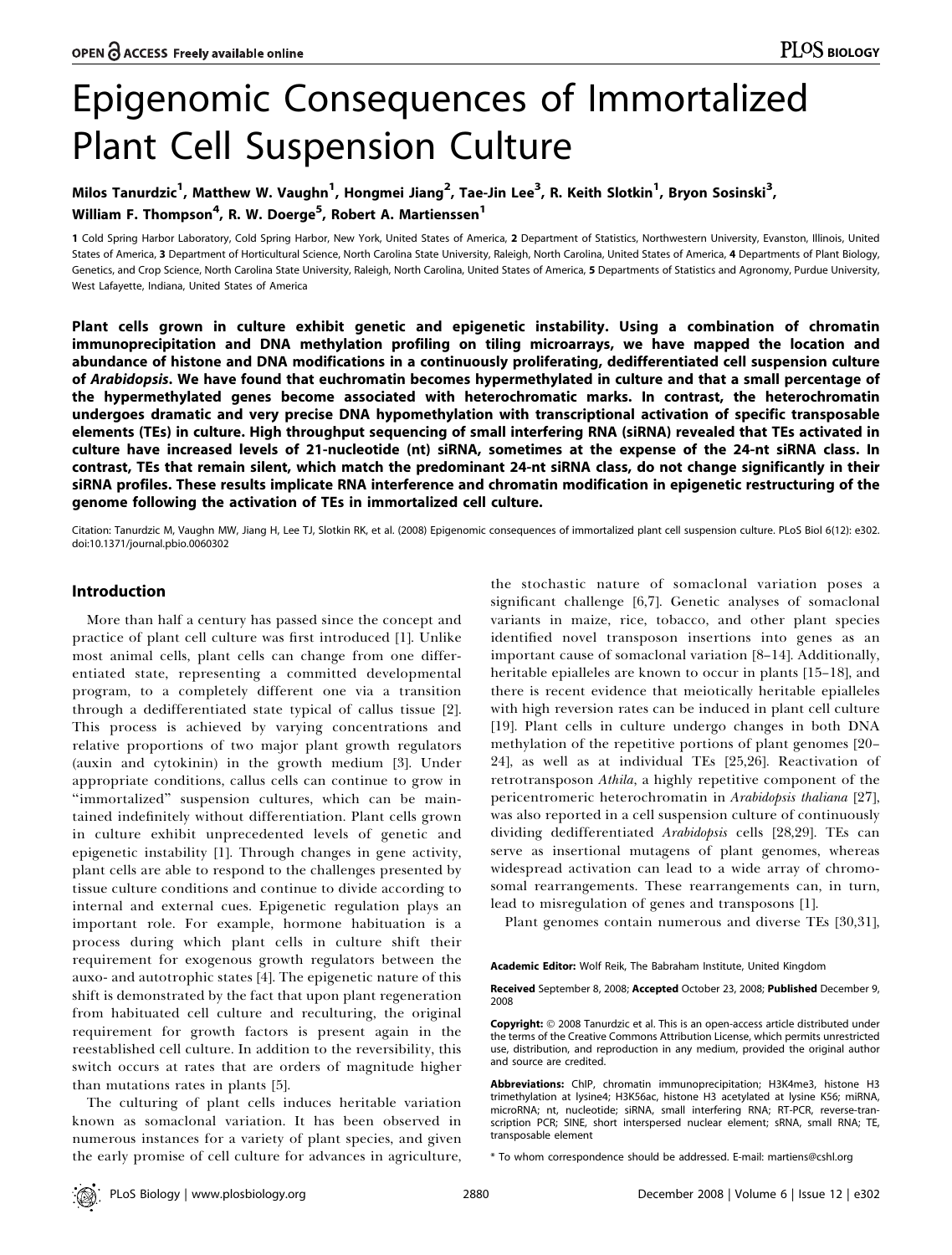# Author Summary

Cultured plant cells are genetically and epigenetically unstable. We investigated the epigenomic consequences of long-term plant cell culture and found that some genes show an increase in DNA methylation, reminiscent of immortalized animal cell lines and cancer cells. By contrast, in the heterochromatic portion of the genome, some transposable elements (TE), undergo dramatic and very precise loss of DNA methylation and transcriptional activation. The reactivated TEs in culture are also accompanied by a production of 21-nucleotide (nt) small RNAs. In contrast, TEs that remain methylated and silent retain the predominant class of 24-nt small RNAs, and do not change significantly in their small RNA profiles. Our results implicate RNA interference in epigenetic restructuring of the genome following the activation of TEs in immortalized cell culture.

most of which are transcriptionally silent [27]. In Arabidopsis thaliana, and in other plants, silencing is achieved by both DNA methylation as well as by histone deacetylation and H3 lysine 9 dimethylation, which is targeted by small RNAs (sRNAs) in the 21–24-nucleotide (nt) range [32–34]. In addition, this mutually enforcing set of chromatin modifications allows for the silenced states of TEs to be inherited throughout normal cell divisions and plant development. When silencing is perturbed by mutations in DNA methyltransferases, RNA interference (RNAi) machinery, or histone modifiers, TEs can become reactivated [32,35–38].

With the advent of chromatin immunoprecipitation (ChIP), microarray and deep sequencing technologies, it is now possible to map DNA and histone modifications genome-wide [39–41]. In animal systems, these approaches have uncovered histone modifications specific to promoters, such as histone H3 trimethylation at lysine4 (H3K4me3), to gene coding regions H3K4me2 and H3K36me3, to polycomb-regulated genes (H3K27me3), and to repeats and TEs (H3K9me3 and H4K20me3) [42–44]. This epigenomic information has been used to describe chromatin states specific for different stages of differentiation from pluripotent embryonic stem cells, as well as in cancer cell lines [45–48].

Comparable chromosome-wide and genome-wide epigenomic profiles in plants provided the first glimpses into the plant epigenome. DNA methylation in Arabidopsis has a bimorphic distribution: dense cytosine methylation in all three sequence contexts (CpG, CpNpG, and CpNpN) characterizes TEs and other repetitive DNA, whereas short clusters of CpG methylation are found in over 25% of gene coding regions [32,49–51]. The role of euchromatic, genic DNA methylation is not known, but it is extremely variable between accessions of Arabidopsis thaliana and, as a rule, is not accompanied by heterochromatic histone H3K9 dimethylation or the presence of sRNAs [51]. Additionally, the coding regions of Arabidopsis genes are enriched in H3K4me2 and H3K27me3 [32,52,53]. In contrast, heterochromatic transposon DNA methylation is strongly correlated with histone H3K9me2 and associated small interfering RNA (siRNA) [32,54].

Beyond a role in transposon silencing, epigenetic modifications play a role in plant gene regulation and development. Gene imprinting in the endosperm [55] and the regulation of vernalization [56,57] are examples of epigenetic control in plant development that are regulated by DNA and histone methylation, respectively. However, epigenetic changes that occur in rapidly dividing dedifferentiated cells during plant cell culture have not yet been described.

Using a combination of ChIP and DNA methylation profiling on tiling microarrays, and high-throughput sRNA sequencing, we have mapped the location and abundance of histone and DNA modifications in rapidly dividing, dedifferentiated Arabidopsis suspension cells, and compared them with gene expression in suspension cells and in callus tissue. We have found dramatic DNA hypomethylation and activation of specific TEs, as well as hypermethylation in genic regions that may be responsible for the emergence of epialleles. DNA methyltransferase and most other epigenetic modifiers are up-regulated in cell culture, indicating that loss of targeting rather than modification is responsible for TE activation. Gain of 21-nt siRNA and associated expression of the Argonaute2 gene family member may accompany this loss of targeting.

#### Results

#### Chromatin Maps of Plant Cell Suspension Culture

Chromosome-wide maps of DNA and histone modifications were created by microarray hybridization to a custom Arabidopsis chromosome 4 tiling array [51]. The 22,761 probes interrogate most of Arabidopsis chromosome 4, including the repetitive pericentromeric heterochromatin, as well as the heterochromatic knob on the short arm of chromosome 4 [39]. We profiled covalent modifications of DNA and histones as well as sRNA populations in cultured suspension cells (Figure S1) of the Columbia ecotype that have been in continuous propagation for several years (I. Meier, unpublished data). The cells were cultured in  $1\times$  B5 medium with minimal organics supplemented with 3% sucrose and 1.1 mg/l 2,4-D with a 1:1 and 1:9 final dilution for the 16-h (cells7) and the 96-h (cells4) culture regimens, respectively, every 7 d. Flow sorting of DAPI-stained nuclei at 96 h postculture split showed that a vast majority of these cells were diploid and in the G1 stage of the cell cycle (Figure S1). In addition, BrdU incorporation results showed that the cells7 sample had close to three times higher BrdU incorporation relative to the cells4 sample (Figure S1). We also tested the ability of this long-term cell suspension culture to redifferentiate into shoots by growing microcalli from the suspension culture on solid shoot-inducing medium. In contrast to freshly induced calli, which regenerated shoots after 6 wk under the same conditions, cell suspension culture-derived calli continued to proliferate without any differentiation or shoot regeneration.

Cytosine methylation was determined by comparing McrBC-digested genomic DNA to an undigested sample of the same DNA by two-color hybridization to the chromosome 4 tiling array [32]. The presence of 5mC was detected as a statistically significant difference in hybridization signal in the untreated sample relative to the McrBC-treated sample, using a linear model that partitions the variation into both biological and technical sources (Text S1). Samples from two different time points during the cell suspension culture cycle of 7 d (cells4 and cells7, as noted above) were analyzed in quadruplicate. Upon testing for differences between the two DNA methylation profiles, almost no change in DNA methylation (false discovery rate [FDR] significance level  $\alpha$  = 0.01) occurs during each culture passage. Subsequent statistical analyses benefited from combining these two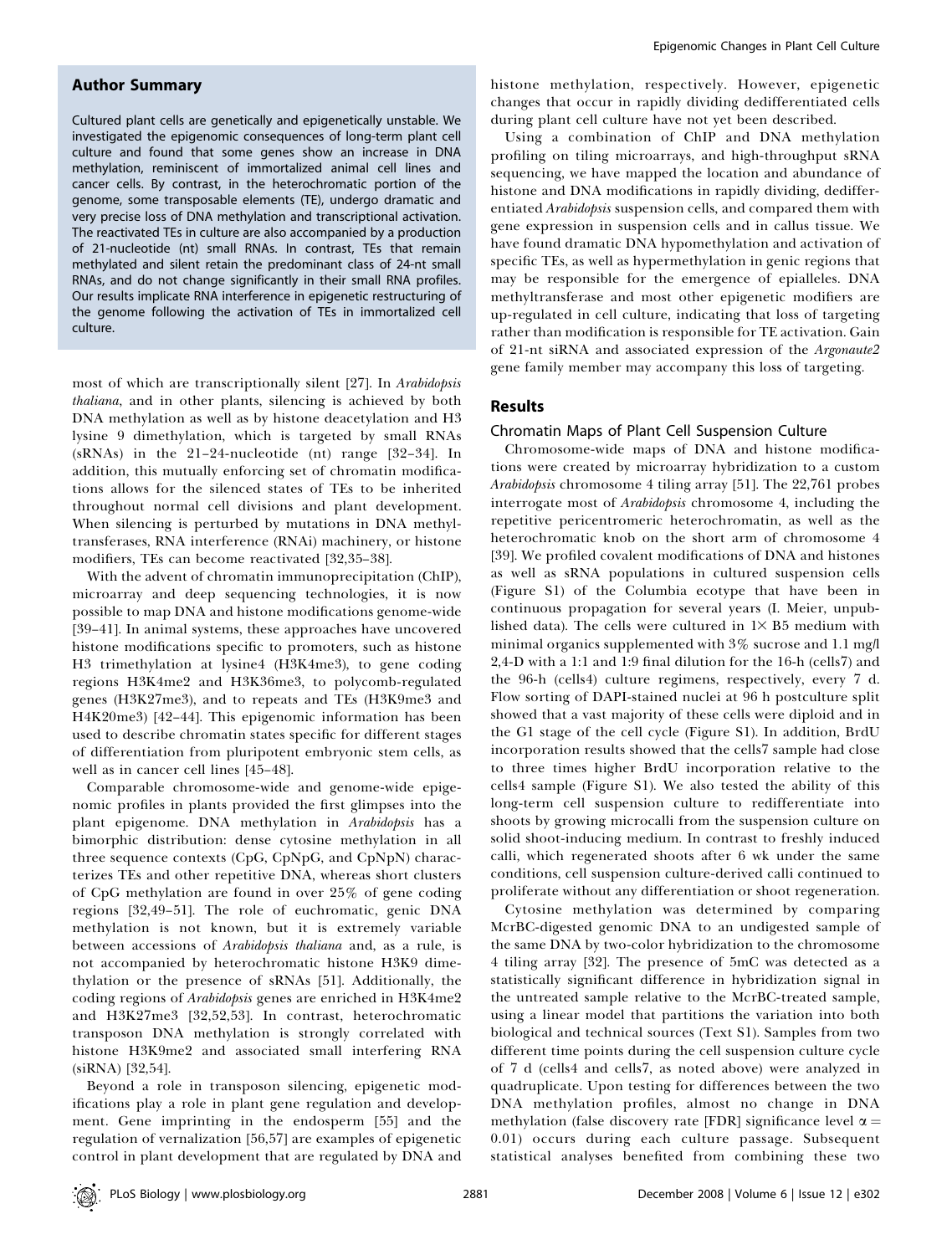

Figure 1. Heterochromatic Modification of Chromosome 4 in Arabidopsis Cell Suspension Cultures

One megabase encompassing the heterochromatic knob on the short arm of chromosome 4 and the flanking euchromatic region are displayed. Genes are depicted in yellow, DNA transposons are in red and orange, and retrotransposons are in green in the annotation (Anno) and Repbase tracks (Comp). DNA methylation profiles of cell suspension culture and the reference Col seedling DNA methylation profile [51] are presented as red bars. Tiles with significant enrichment of H3K4me2 and H3K9me2 are shown in purple, while those tiles associated with H3K56ac are shown in green. A 100-bp– resolution sliding window analysis of sRNA frequencies, corrected for sRNA library size and genomic copy number, for 21- and 24-nt size fractions is shown.

doi:10.1371/journal.pbio.0060302.g001

experiments, thus treating the two DNA samples as biological replicates (Figure 1).

ChIP-chip was performed by hybridization of DNA immunoprecipitated with antibodies against H3K4me2, H3K9me2, and histone H3 acetylated at lysine56 (H3K56ac) [58]. Each immunoprecipitated and amplified sample was hybridized in triplicate against the input DNA sample, using two-color array hybridization. Statistical analysis (Text S1) identified tiles with significant enrichment of a particular histone modification (Figure 1).

We found significant genome-wide hypomethylation of heterochromatic DNA in cell suspension culture (Figure 1) as compared to Columbia seedling DNA [51]. Significant differences in DNA methylation were also seen in the euchromatic portions of chromosome 4, in which a gain of methylation in cell suspension culture was the most prevalent trend, typically within the transcribed regions of genes ("gene-body methylation'') where CpG methylation occurs.

# Specific Families of TEs Lose Heterochromatic Modifications and Are Transcriptionally Activated in Cultured Cells

The chromatin maps of the heterochromatic portion of chromosome 4 showed that significant loss of DNA methylation occurred in cell suspension culture relative to differentiated leaf cells (Figure 1). Although very few regions lost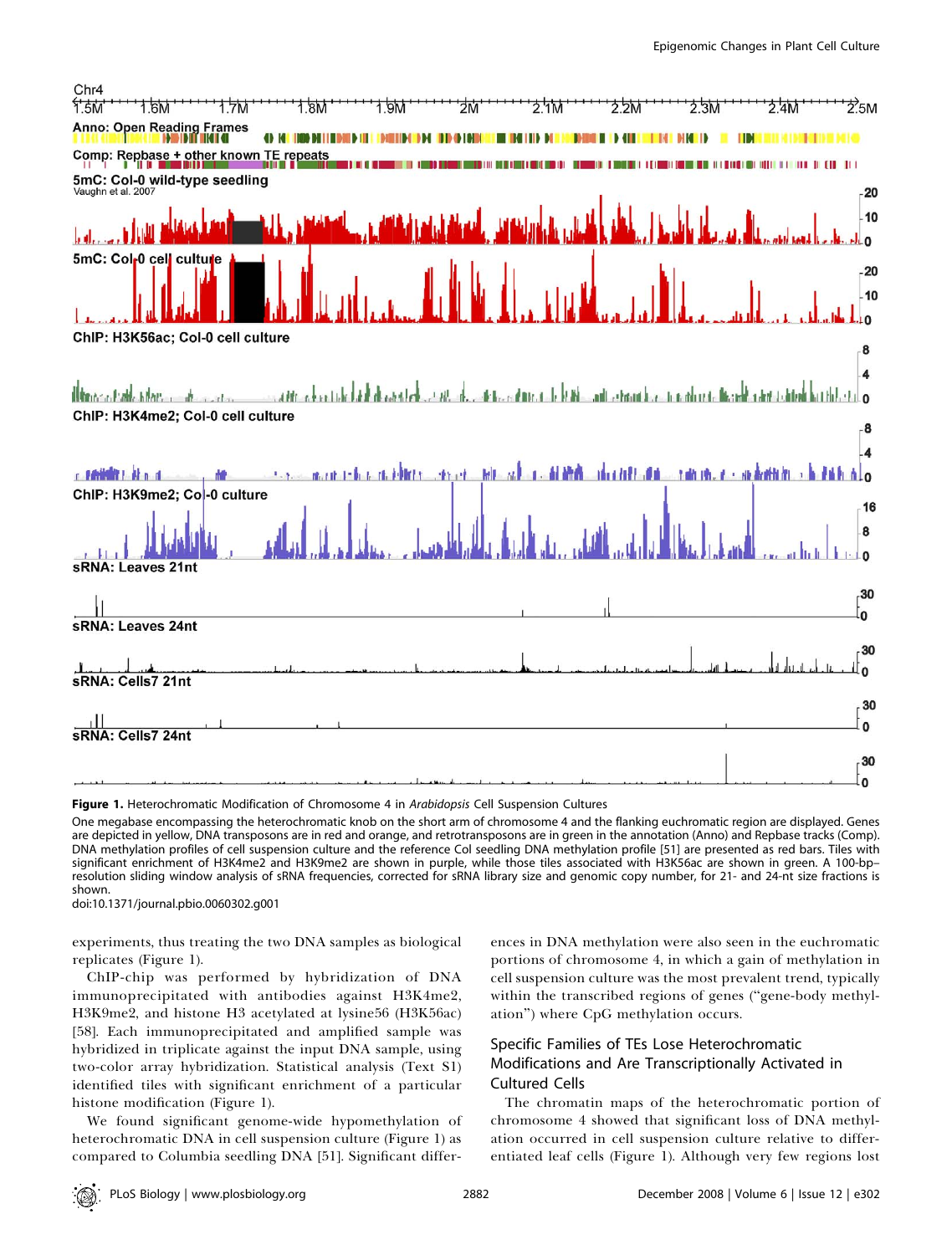

Figure 2. TE Expression Differences between Cell Suspension Culture, Seedling, and Callus Tissues

A Venn diagram of transcripts with significant TE homology that show significant overaccumulation (normalized value  $\geq$  1.5) in ATH1-based microarray expression profiles of cell suspension culture, seedling, and callus samples. There is no overlap between samples and a much higher degree of TE activity in cell suspension culture. doi:10.1371/journal.pbio.0060302.g002

DNA methylation completely, a majority of TEs that comprise heterochromatin became hypomethylated (Figure 1). Contrary to gene-body DNA methylation, which is correlated with the presence of H3K4me2, heterochromatic DNA methylation in Arabidopsis is associated with H3K9me2 and with the presence of sRNAs, which direct this histone modification. DNA hypomethylation, loss of H3K9me2, and in most cases, gain of H3K4me2, were specific to families of TEs. Most retrotransposons, including Athila, and Copia elements, as well as DNA transposons such as helitrons, AtMu elements, and a few Vandal and AtENSPM elements, lose heterochromatic marks irrespective of their location on the chromosome. In contrast, gypsy class Atlantys and AtGP long terminal repeat (LTR) retrotransposons and other DNA transposons such as most of the Vandal and AtENSPM elements retain heterochromatic marks (Figure S2). This observation is particularly striking when two repetitive elements are found juxtaposed with a sharp boundary between the loss and retention of heterochromatic marks corresponding to the boundaries of coding regions of the TEs (Figure 1).

Transcriptional reactivation of TEs was analyzed by microarray analysis using Affymetrix Arabidopsis ATH1 microarrays. Cells7 samples were compared with 2-wk-old seedlings grown on plates under standard conditions, and 6-wk-old Arabidopsis calli generated from cotyledons grown on MS plates supplemented with a combination of cytokinin and auxin at callus-inducing concentrations. ATH1 arrays, in addition to bona fide genic probes, have close to 1,200 probe sets specific to various Arabidopsis TEs, of which approximately 200 map to chromosome 4 (R. K. Slotkin and R. A. Martienssen, unpublished data). A majority of oligonucleotide probes on this array are specific to a single TE, or a small number of closely related TEs, which allowed for precise mapping of TE transcripts to their chromosomal location(s).

Weak expression of a few TEs was seen in callus, but a strong up-regulation of a much larger number of TEs was found in suspension cells, relative to both seedling and callus samples (Figure 2). A total of 142 (12%) out of 1,155 TEspecific probes on the array were up-regulated 1.5-fold or higher in cell suspension culture. Only 22 and 56 TEs  $\langle$  <2% and  $<5\%$  of the total TE probes) were expressed in seedling or callus samples, respectively (Figure 2), none of which were in common with cell suspension samples. The transcriptional reactivation of selected TEs located on Arabidopsis chromosome 4 was confirmed by reverse-transcription PCR (RT-PCR) (Figure S2).

#### Small RNA Profiles in Suspension Cell Culture

We further investigated the specificity of epigenomic changes in Arabidopsis cell suspension culture heterochromatin by sequencing sRNA from the two cell suspension culture samples (cells7 and cells4), as well as from leaf and callus samples. In total, we sequenced 1,910,836 and 3,075,388 sRNAs matching the Arabidopsis Col-0 reference genome from the cells7 and cells4 libraries, respectively, as well as 1,737,719 and 2,070,923 sRNAs from the leaf and callus libraries, respectively. (Table S1). We tested the technical reproducibility by resequencing the cells4 library, which showed an excellent match in relative size frequency distribution (unpublished data).The overall size distribution of siRNAs from the four libraries showed a typical distribution with the relative frequency maxima at 21 nt and 24 nt, when known microRNAs (miRNAs) were removed from the libraries (Figure 3). Whereas the 24-nt class was the most abundant size class, an overall decrease in the relative frequency of 24 nt sRNAs was noted in the cell suspension culture library, cells4. This prompted further analysis of the sRNA data to identify genomic regions responsible for this reduction.

Each sRNA sequence from the dataset was associated with a particular Repbase repeat class representing all the major families of TEs in the Arabidopsis genome, and we examined the size distribution of those classes of sRNAs (Figure 3). This analysis showed that when we compared the relative size frequency of sRNAs specific to particular TE families (Repbase repeat classes), two patterns emerged. The sRNAs specific to those TEs that lose heterochromatic marks and become transcriptionally reactivated in cell suspension culture (Athila, AtCopia, AtMu, and Helitron elements) showed a major shift in relative frequency from 24 nt to 21 nt in the cells4, but also in cells7 libraries, relative to sRNA profiles of the leaf and callus libraries (Figure 3). In contrast, the sRNAs specific to those TE families that do not lose the heterochromatic marks and remain transcriptionally silent in cell suspension culture (Atlantys, AtGP, Vandal, and AtENSPM) retain the relative sRNA size distribution found in the leaves and callus (Figure 3).

We also examined the spatial distribution of sRNAs in cell suspension culture by mapping sRNAs to representative fulllength elements representing each of the TE classes listed above. Whereas the distribution and abundance of sRNAs matching a selection of Atlantys2 (Figure 4), AtGP1, and Vandal14 elements (Figure S3) on chromosome 4 did not change significantly in the four sRNA libraries, a major shift was observed in both the size and location of sRNAs mapping to Athila2 (Figure 4). Importantly, the overrepresented 21-nt Athila sRNAs (and the 24-nt sRNAs to a lesser extent) were localized to the coding regions of this element (Figure 4). In addition, the change in relative size frequencies of Athila sRNAs observed in cell suspension culture (Figure 3) was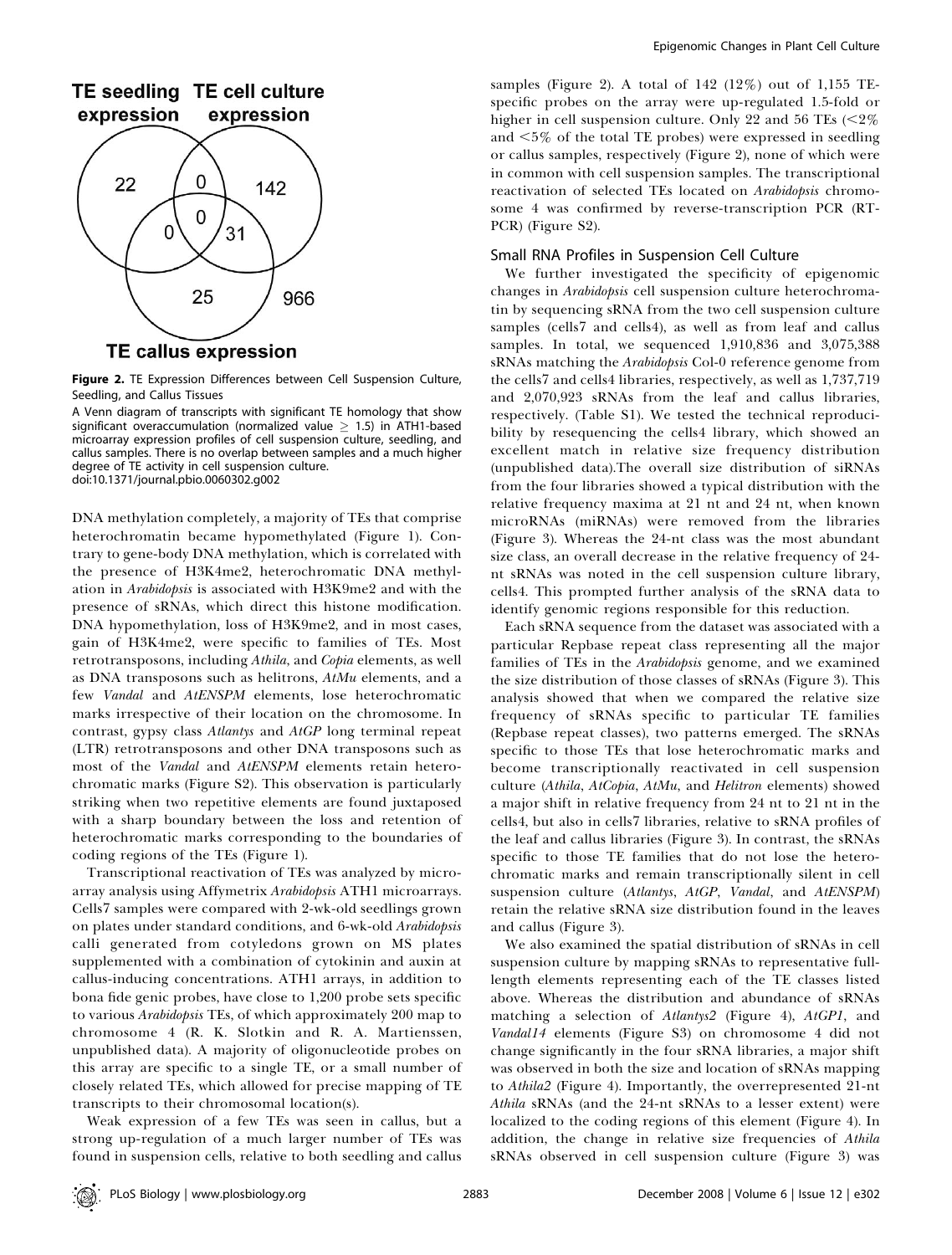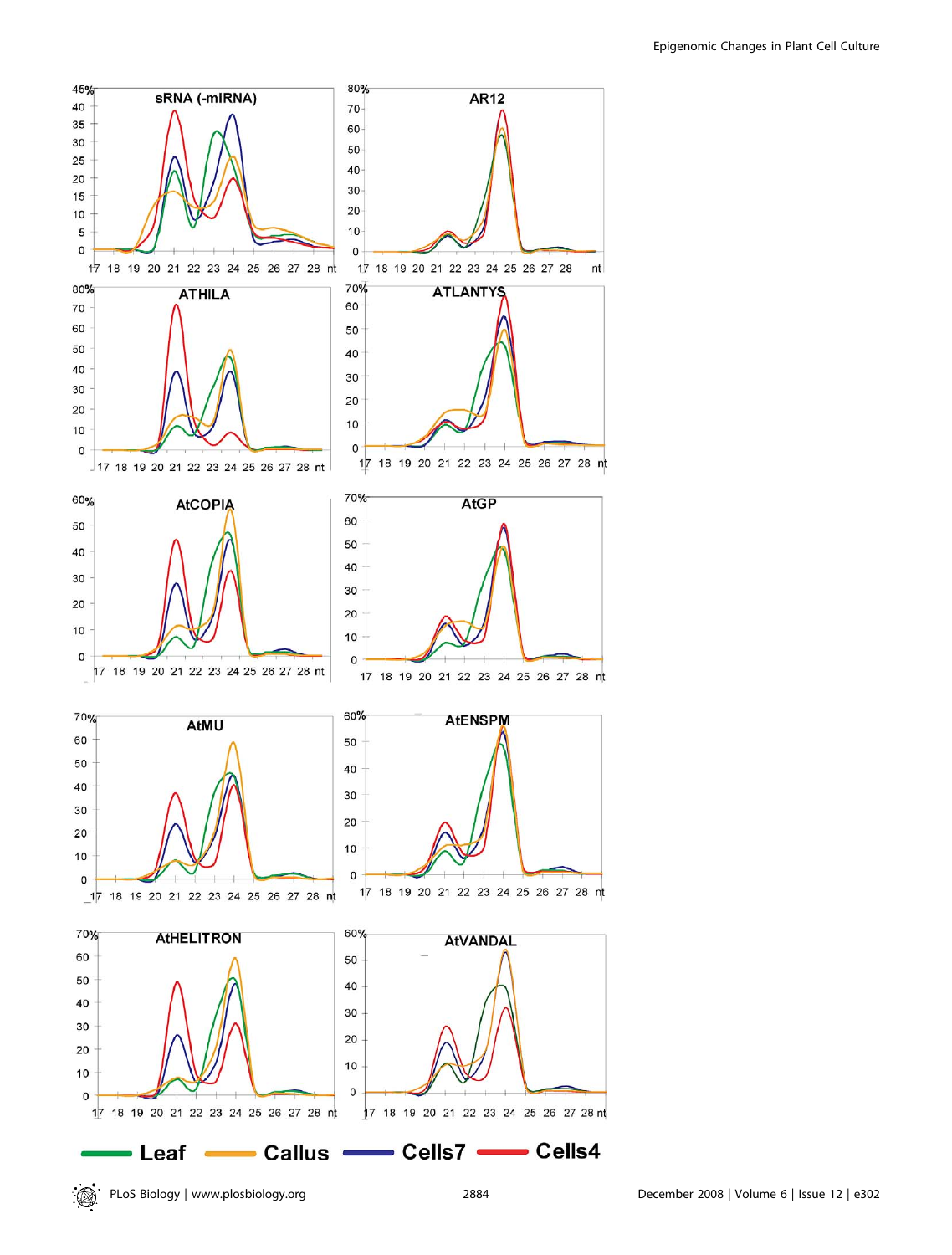Figure 3. Size Distribution of sRNA Sequences in Cell Suspension Culture (Cells4 and Cells7), Col-0 Leaves, and Col-0 Callus The relative frequencies of all sRNAs (with all known miRNA sequences removed) according to their size for each of the small RNA libraries, as well as only for those sRNAs matching particular families of Arabidopsis repeats (AR12, Athila, Atlantys, Helitron, AtGP1, AtMu, AtENSPM, AtCopia, and AtVandal). doi:10.1371/journal.pbio.0060302.g003

found to be due to massive up-regulation in the production of 21-nt sRNAs, rather than a net loss of 24-nt-size sRNAs (Figure 4). The same patterns were observed in four other full-length *Athila* elements located on chromosomes 1, 2, 3, and 5 (unpublished data). Similarly, a Helitron2 element on chromosome 4 was found to gain 21-nt sRNAs specifically at the 3' end of the coding region (Figure S3) without a loss of 24-nt sRNAs. The only exception to this general trend was the small family of AtMu elements in which the increase in the relative frequency of 21-nt sRNAs was accompanied by a significant loss of the 24-nt sRNAs in cell suspension culture (Figure S3).

One way that TE families might be differentially regulated by sRNAs is through interaction with different *Argonaute* proteins, which in turn, is determined by the 5' nucleotide and the sRNA size [59,60]. We, therefore, compared the first nucleotide frequencies by size, origin, and TE specificity (Figure S4). Size, distribution, and  $5'$  nucleotide specificity were found to be unchanged in leaves and callus, with the majority of TE sRNAs having A as their 5' base (Figure S4). However, in the cell suspension culture libraries, the frequency of 5' A sRNAs is increased in every class of TE that we tested, irrespective of the sRNA size (Figure S4). In addition, sRNAs from TEs that lose heterochromatic silencing also have a decrease in the relative frequencies of sRNAs with 5' G as their first nucleotide, irrespective of their size. sRNAs specific to Atlantys, which remains heterochromatic, have no such shift in 5' nucleotide preference in cell suspension culture (Figure S4).

# Genic Methylation Is Retained in Cell Culture and Is Correlated with Histone H3K4me2 Modification Whereas H3K56ac Marks the Proximal Promoter Regions

In contrast to heterochromatic DNA methylation, which is correlated with transcriptionally silent sequences, gene-body methylation tends to occur within genes that are transcriptionally active [49,51]. To test whether genic DNA methylation coincides with the sequences enriched for H3K4me2, a histone modification characteristic of transcribed regions, the chromosomal distribution of cytosine methylation was compared to H3K4me2 using an ''average gene analysis'' that utilized all genes represented by multiple tiles and lacking sequence homology to known repetitive elements. For each chromatin modification, the number of tiles detecting enrichment was calculated at 10% intervals relative to the length of each gene, with position 1 being the transcription start site. This was compared with the number expected if distribution of significant features was randomly distributed relative to gene position (Figure 5A). These comparisons revealed that the distributions of 5mC and H3K4me2 are spatially correlated along gene coding regions, such that both epigenetic marks are depleted from the sequences flanking the gene coding regions (positions 0–1 and 9–10 in Figure 5A), whereas they are specifically enriched, relative to expected average chromosomal distribution of each mark, over the open reading frames of the gene coding regions (positions 1–9 in Figure 5A). In fact, 69% of genic tiles with

significant DNA methylation in cell suspension culture are also associated with H3K4me2, compared with only 37% of genic tiles without methylation. This correlation is not unique to cell culture-derived chromatin, since a similar correspondence is observed for the distribution of DNA methylation data in seedling [51] and H3K4me2 methylation in leaf tissue (Figure 5A).

In contrast to H3K4me2, H3K9me2 is enriched in intergenic regions (Figure 5A) and is negatively correlated with the presence of gene-body DNA methylation. Instead, it is highly enriched in TEs [32], which are found predominantly in intergenic regions. Strikingly, our ''average gene analysis'' revealed that H3K56 acetylation was uniquely and strongly enriched 0–100 bp upstream of the coding region (Figure 5A). The association of H3K56ac with gene promoter regions is ubiquitous throughout the chromosome (Figure 5B) and does not seem to be restricted to expressed genes. This modification is thus a useful tool for gene-finding algorithms. It is also interesting to note that TEs that gain H3K4me2 are also associated with H3K56ac at their 5' ends (Figure 1), indicating they may be actively transcribed.

## Genes Undergo Hypermethylation in Cell Suspension Culture, Which Can Lead to Epiallele Formation

Both hypomethylation of transposon sequences and hypermethylation of euchromatic gene sequences can lead to the generation of epialleles at specific loci, which have the potential to heritably transmit the transcriptional state imposed by the methylation status of its sequences [61]. Since hypermethylation of the euchromatic portion of chromosome 4 was observed in cell suspension culture relative to seedling DNA methylation [51], we looked at the distribution of this novel DNA methylation with respect to gene coding regions (Figure 6A). Every tile on chromosome 4 was assigned a category depending on whether its sequence was part of a gene, a gene with an associated repeat, or an intergenic region with no known coding potential, and each tile was then counted as methylated if there was any significant DNA methylation detected at that location. The majority of changes in suspension cell culture euchromatin were due to novel DNA methylation relative to seedling DNA methylation [51] in the genic tile classes (46%), although some genes methylated in seedlings lost methylation in cell suspension culture (12%) (Figure 6A). We tested whether this euchromatic hypermethylation is associated with sRNAs, by comparing the gain or loss of DNA methylation to the frequency of sRNAs from leaves and cell suspension culture from the corresponding genomic regions. We found no significant association between the sRNAs and genic methylation on euchromatic DNA hypermethylation ( $p = 0.29$ ). By contrast, the association of sRNAs and heterochromatic DNA methylation was highly significant ( $p = 0.001$ ). A complete list of genes methylated in either cell suspension culture alone or in both the cell culture and seedling is listed in Table S2.

We also compared the DNA methylation profiles and the genome-wide gene expression levels using Affymetrix ATH1 array. This comparison revealed major changes in gene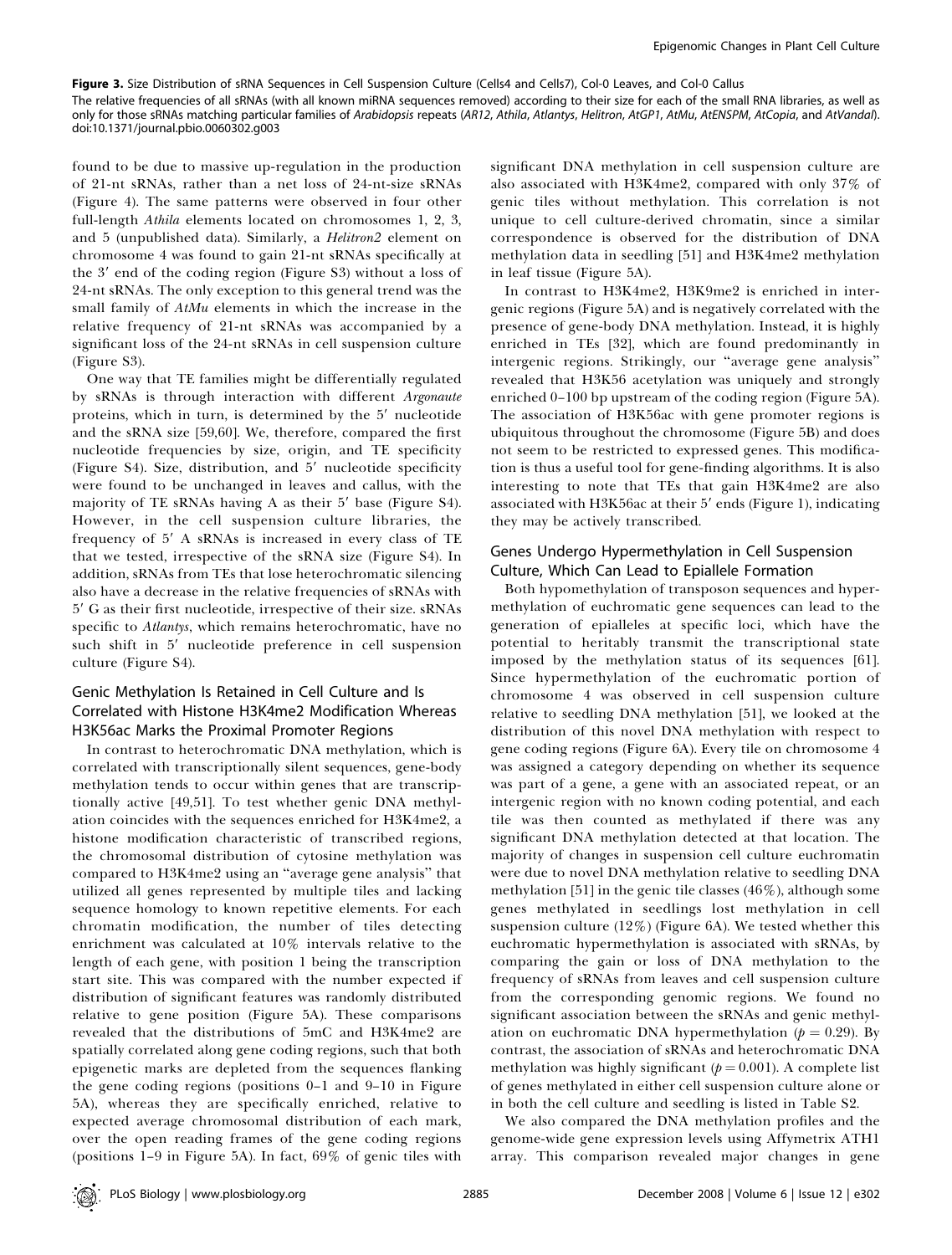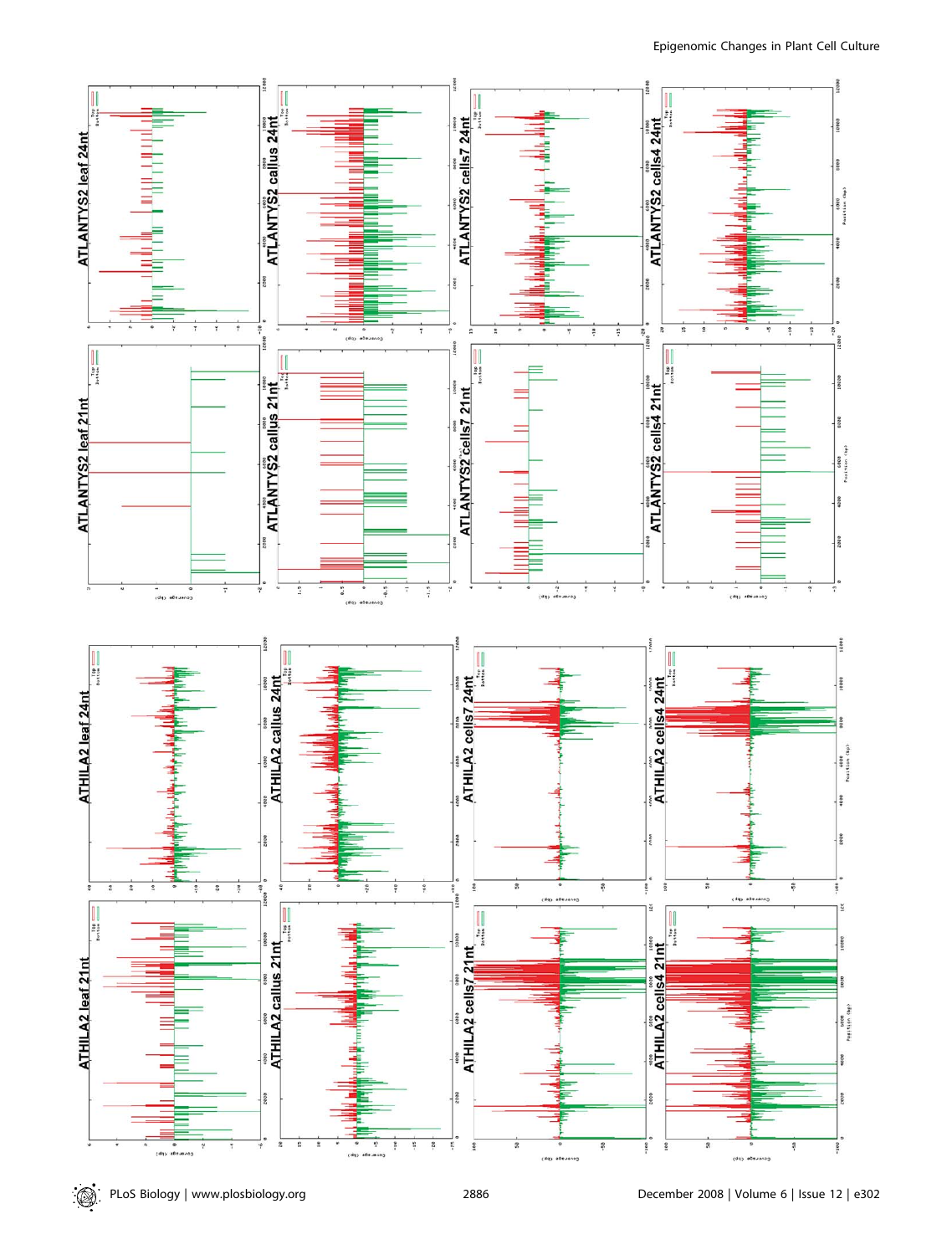Figure 4. Spatial Distribution and Frequency of sRNA Sequences for Athila and Atlantys Retrotransposons in the Leaf, Callus, and the Cell Suspension Culture (Cells7 and Cells4) Libraries

A representative full-length Athila2 and Atlantys2 TE from chromosome 4 was used as a sequence-matching template to map 21-nt and 24-nt sRNAs with perfect matches, resulting in single-nucleotide coverage of the template sequences. The coverage was plotted on the y-axis, for both DNA strands (top strand in red and the bottom strand in green), ranging from 0 to 6, 20, 100, and 100 for Athila2 21-nt matches, respectively, and from 0 to 40, 40, 100, and 100 for the Athila2 24-nt matches; and from 0 to 3, 2, 4, and 4 for the Atlantys2 21-nt matches, and from 0 to 6, 6, 15, and 20 for Atlantys2 24-nt matches, respectively. The x-axis represents the template sequence in the 5' to 3' direction, ranging from 0 to 12,000 bp. doi:10.1371/journal.pbio.0060302.g004

expression, with 41% of genes exhibiting statistically significant changes (FDR controlled to 0.05),between cell suspension culture and seedling, and 58% between cell suspension culture and callus (Figure 7). However, these expression changes were not correlated with changes in gene-body methylation between cell suspension culture and seedlings.

In search of hypermethylated genes that might be silenced in cultured cells, we found that 14% of genic tiles that become hypermethylated in cell suspension also gained H3K9me2, doubling the number of doubly marked genes found in seedlings. A total of 89% of these tiles were associated with increased sRNA matching these genes, for a total of 28 genes on chromosome 4 (Table S3) that represent candidates for epiallele formation in the immortalized, proliferating cells of the cell suspension culture. An example of a novel epiallele is a member of the IDD family of zinc finger transcription factors At4g02670, which gains both DNA and H3K9 methylation as well as 24-nt sRNAs in cell suspension culture (Figure 6B). Two Arabidopsis genes on chromosome 4 are well known to be epigenetically regulated: the floral regulator AGAMOUS (AG) and the imprinted homeodomain protein gene FWA. A short repeat with limited similarity to the Vandal class of transposons in the second intron of  $AG$  is prone to hypermethylation in  $ddm1$ and met1 mutants [17], whereas a short interspersed nuclear element (SINE) element within  $FWA$  5' UTR is hypermethylated and targeted by sRNAs [32,62]. AG and FWA change in their epigenetic status in cell suspension culture, with the second intron of AG gaining a low level of DNA methylation. This is accompanied by methylation of H3K9 in the same region and the appearance of sRNAs 24 nt in size (Figure 6C). The imprinted FWA gene is normally expressed only from the maternal chromosome during endosperm development [55]. Along with other TEs, the SINE element within the  $FWA$  5' UTR region becomes hypomethylated in cell suspension culture with a concomitant loss of 24-nt sRNA from the same region (Figure 6D). This is accompanied by strong transcriptional reactivation of FWA with a 25-fold increase in cell suspension culture relative to seedling expression and by accumulation of H3K4me2 and low levels of DNA methylation in the FWA coding region (Figure 6D).

## Genes Involved in Chromatin Regulation Exhibit Cell Culture-Specific Expression Changes

In order to test whether the heterochromatic DNA hypomethylation and changes in histone methylation patterns seen in cell suspension culture may be due to changes in expression of DNA and histone methyltransferases and other genes affecting chromatin modifications, gene expression levels were examined for a list of 380 chromatin regulationrelated genes from the ChromDB database (http://www. chromdb.org/). A total of 162 out of 380 genes on this list exhibited significant expression differences between cell

suspension culture and Col seedling samples. Of these, 121 were up-regulated and 41 were down-regulated in cell suspension culture (Table S4). DNA cytosine methyltransferases were overexpressed; from a 2-fold increase for CMT3, DRM1, and DRM2 to a 5-fold increase for MET1 (Table S4). The chromatin remodeling gene DDM1 is also required to methylate TEs, and DDM1 transcripts were six times more abundant in cell suspension culture. Another SNF2 class chromatin remodeling gene required for gene silencing, CLSY1, was also up-regulated in cell suspension culture 3 fold, but DRD1 did not change in expression levels. The VIM1 gene, required to guide CpG DNA methylation during replication, was also up-regulated more than 10-fold. Additionally, the DNA demethylase ROS1 transcript levels were abolished (Figure S5). In summary, genes involved in DNA methylation are up-regulated in cell suspension culture, whereas those involved in DNA demethylation are downregulated. This likely contributes to genic hypermethylation, but cannot account for TE activation.

Methylation of H3K9me2 in Arabidopsis is under control of histone methyltransferases of the Su(var)3–9 type. The SUVH4 gene (KYP) predominates, but SUVH5 and SUVH6 have influence over some heterochromatic sequences. The observed loss of H3K9me2 in cell suspension culture could be explained if the transcripts of H3K9 methyltransferases were down-regulated. However, comparison of transcript levels for these three SUVH genes showed that only SUVH6 was downregulated in cell culture, whereas the major H3K9 methyltransferase KYP was up-regulated 3-fold in this sample relative to seedling, with H3K9me2 remaining ubiquitous at heterochromatic regions of the genome. No significant difference in SUVH5 transcripts was observed (Table S4). Three putative and closely related H3K9 methyltransferases (SUVH1, SUVH3, and SUVH8) were also up-regulated in cell suspension culture (Table S4). Histone demethylases and jumonji domain family members *JMJ22* and *JMJ30* were upregulated several fold in the cell suspension culture, whereas JMJ24 was down-regulated. The LSD1 family of histone demethylase paralogs in Arabidopsis (FLD, LDL, LDL2, and LDL3) showed no changes in gene expression (Table S4). Histone deacetylases followed the same trend, with HDA6, HDA8, HDA9, HDA17, HDA18, and HDA19 up-regulated in cell suspension culture, whereas HDA14 was the only histone deacetylase down-regulated. Overall, these results indicate that a preponderance of genes involved in heterochromatic modifications increase in expression levels in cell suspension culture relative to seedling.

Changes in the pattern, rather than the extent, of DNA and histone methylation in suspension cell culture might be more readily explained by changes in the targeting machinery, which relies on RNAi. We, therefore, looked at the expression levels of genes from the Dicer-like, RNA-dependent RNA Polymerase, and Argonaute gene families as well as the plantspecific RNA polymerase IV (NRDP1a). Whereas genes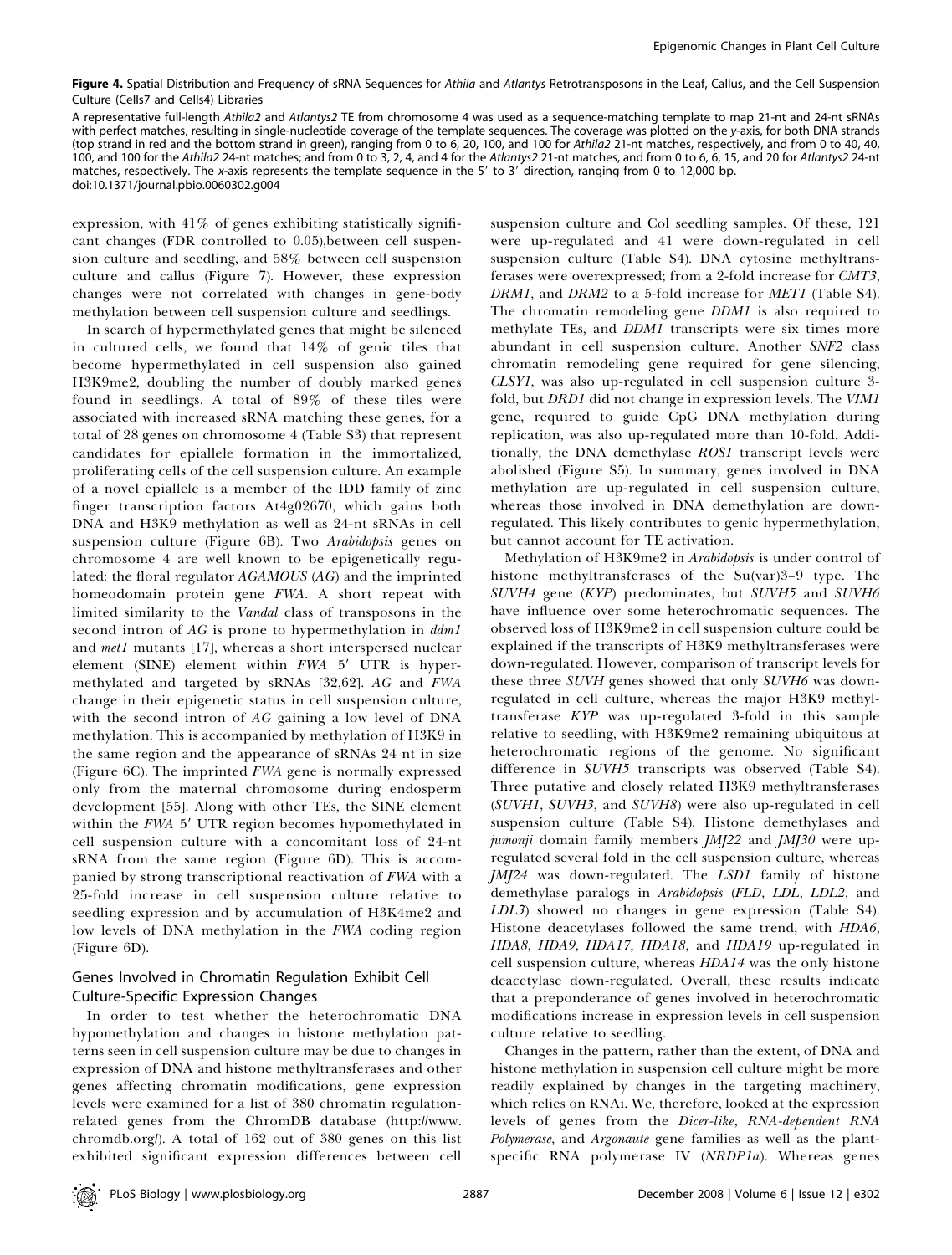

Figure 5. Euchromatic Modification of Chromosome 4 in Arabidopsis Cell Suspension Cultures

(A) The number of genic array tiles with no repeat homology detecting significant methylation, H3K56ac, H3K9me2, and H3K4me2 in suspension cell culture was calculated at 10% intervals relative to the length of each gene, and compared with the number expected if these modifications were randomly distributed. Parallel computations were done for leaf H3K4me2 and H3K9me2, and data for seedling DNA methylation were imported from previously published work [51].

(B) Chromatin maps of an approximately 87-kb region of euchromatin from the short arm of chromosome 4. Whereas genic DNA methylation patterns are similar between the cell suspension culture and seedlings [51], H3K9me2 is almost completely lacking from this region. Instead, gene coding regions are enriched in H3K4me2, and this pattern is interrupted by H3K56ac-enriched promoter regions preceding the coding regions in an intercalated pattern.

doi:10.1371/journal.pbio.0060302.g005

involved in miRNA processing, such as AGO1 and DCL1, were all either down-regulated in cell suspension culture relative to seedling or did not change in expression, those genes that are part of the heterochromatic silencing sRNA pathway, AGO4, NRPD1a, RDR2, and DCL3, were all up-regulated in the cell suspension culture at least 2-fold, with the NRPD1a transcripts being 18 times more abundant in cell suspension culture. Interestingly, additional members of the Argonaute gene family, AGO2, AGO3, AGO5, and AGO9, were up to 30 fold up-regulated in cell suspension culture, potentially accounting for changes in sRNA abundance.

# **Discussion**

Differentiated plant cells from various species and tissues can be experimentally manipulated using plant growth factors to dedifferentiate in vitro, resulting in callus tissue, from which somatic embryos and plantlets can later emerge. This process often leads to heritable changes in phenotype, referred to as somaclonal variation [7,19,63]. The patterns and modes of inheritance of somaclonal variation point to misregulation of epigenetic control mechanisms [19,24]. Cultured cells can be propagated indefinitely in suspension

as continuously dividing cells reminiscent of immortalized animal cell cultures. The epigenomic chromatin maps of a long-term Arabidopsis cell suspension culture that we have generated were radically different from comparable maps of Arabidopsis seedling tissue [49–51] from which the cultures were originally derived. Whereas heterochromatic DNA becomes hypomethylated in cell suspension culture, the euchromatic portion of chromosome 4, including many genes, becomes hypermethylated instead. However, genes with remnants of TEs in their promoter or coding sequences can also lose methylation in cell suspension culture relative to Arabidopsis seedling samples. For example, the imprinted gene FWA is reactivated in cell suspension culture accompanied by loss of methylation in the SINE element that constitutes its promoter [32]. Loss of this methylation generates epialleles [62], and is predicted to contribute to somaclonal variation. Patterns of histone modification and siRNA biogenesis may underlie these changes, as described below.

#### Euchromatin in Cultured Suspension Cells

We found that most genic DNA methylation is associated with H3K4me2, indicating that gene-body methylation by MET1 might be guided, directly or indirectly, by H3K4me2 (see below).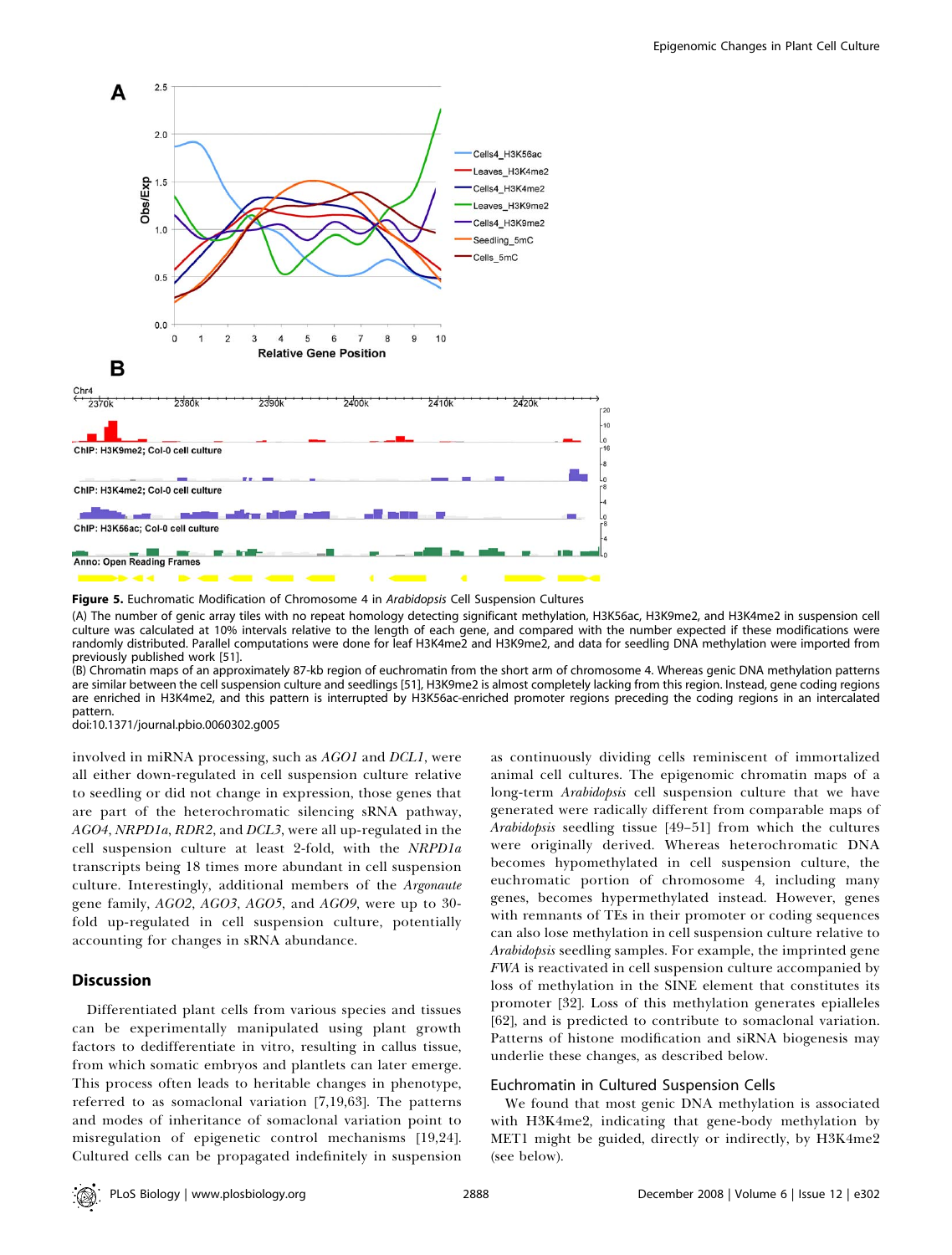

Figure 6 Genic Methylation and Epiallele Formation in Arabidopsis Cell Suspension Culture

(A) Genic methylation changes between seedling and cell suspension culture (percentage of chromosome 4 array gene tiles). Green: tiles associated with genic sequences that lose DNA methylation in cell suspension culture; yellow: tiles methylated only in cell suspension culture; red: tiles methylated in both samples; and blue: tiles not methylated in either sample. Chromatin maps of cell suspension culture at the (B) IDD12 (At4q02670), (C) AGAMOUS, and (D) FWA loci. Tiles with DNA methylation are presented as red bars, while those enriched in H3K9me2 and H3K4me2 are shown in purple. Tracks representing the 21-nt and 24-nt sRNA abundance per 100-bp sliding window are shown in black. doi:10.1371/journal.pbio.0060302.g006

Gene-body methylation in Arabidopsis is dependent on MET1 [32], is highly variable between Arabidopsis accessions, and is positively correlated with elevated gene expression. In support of this idea, the comparison between the distribution of gene-body DNA and histone methylation patterns revealed that H3K4me2 is colocalized with gene-body DNA methylation for over 75% of methylated genes. In yeast, both H3K4me2 and H3K4me3 mark genic regions, but H3K4me3 is characteristic of transcriptionally active genes [64], whereas in plant and mammalian genomes, H3K4me3 is found at promoters [43,65]. In mammalian cells, de novo methylation via DNMT3 complexes cannot be recruited to nucleosomes containing H3K4me3, providing a mechanism. perhaps, for exclusion of DNA methylation from promoters [66].

Whereas H3K4me2 is deposited exclusively within coding regions, we showed that promoters are specifically enriched in H3K56ac while gene coding regions were depleted. In addition to its role in genome stability, the acetylation of Lys56 at histone H3 (H3K56ac) has been shown recently to associate with gene promoter regions in budding yeast [67,68] and in particular with transcriptionally active promoters and the elongating form of RNA Polymerase II in yeast and Drosophila [69]. We show for the first time, to our knowledge, that H3K56ac is also present in gene promoter regions in plants, as well as in TEs that have lost heterochromatic marks in cell suspension culture. Acetylation of this particular amino acid located at the first point of contact between the major groove of DNA and the histone octamer may allow access to the core transcriptional machinery [67] as well as replication-coupled nucleosome assembly [70].

Even though most methylated genes are associated with H3K4me2, and are actively transcribed, a small percentage of methylated genes are associated with H3K9me2 in leaves, indicating they are epigenetically silenced. This percentage

doubles in cell culture, so that 28 genes from chromosome 4 become hypermethylated and associated with H3K9me2. Close to 90% of these genes are associated with novel 24-nt sRNAs in cell suspension culture, indicating sRNA is the major targeting mechanism for epiallele formation. These genes may also include potential targets of the DNA demethylase ROS1, whose expression is lost in cell culture and is accompanied by hypermethylation of the promoter region of ROS1 [71], which contains a helitron TE fragment. A third of these genes are significantly down-regulated or silenced and represent good candidates for epigenetically regulated genes affecting various aspects of somaclonal variation and habituation [4,72]. It is important to note that independent plant cell culture lines can vary considerably in their molecular phenotypes. Therefore, analyses of epigenetic changes in independent plant cell culture lines are needed before general conclusions about individual genes can be drawn.

Heterochromatin is activated in cultured suspension cells. In contrast to euchromatin, the pericentromeric heterochromatin of chromosome 4 was massively hypomethylated in cell suspension culture. The majority of these heterochromatic regions consists of various classes of TEs [27], but only some of these classes were hypomethylated, whereas others, such as the LTR retrotransposons ATLANTYS and AtGP, remained methylated. Loss of DNA methylation was often accompanied by loss of H3K9me2 and in some, but not all cases, gain of H3K4me2. Similar to reactivation of TEs in calli or cell suspension culture of maize, rice, and tobacco [11,14,26,73], as well as Arabidopsis [28], we were able to detect transcripts from this group of TEs, though only a subset of the elements with a permissive chromatin landscape was actually transcribed. This very likely reflects the fact that most TEs have undergone genetic changes (mostly deletions and insertions)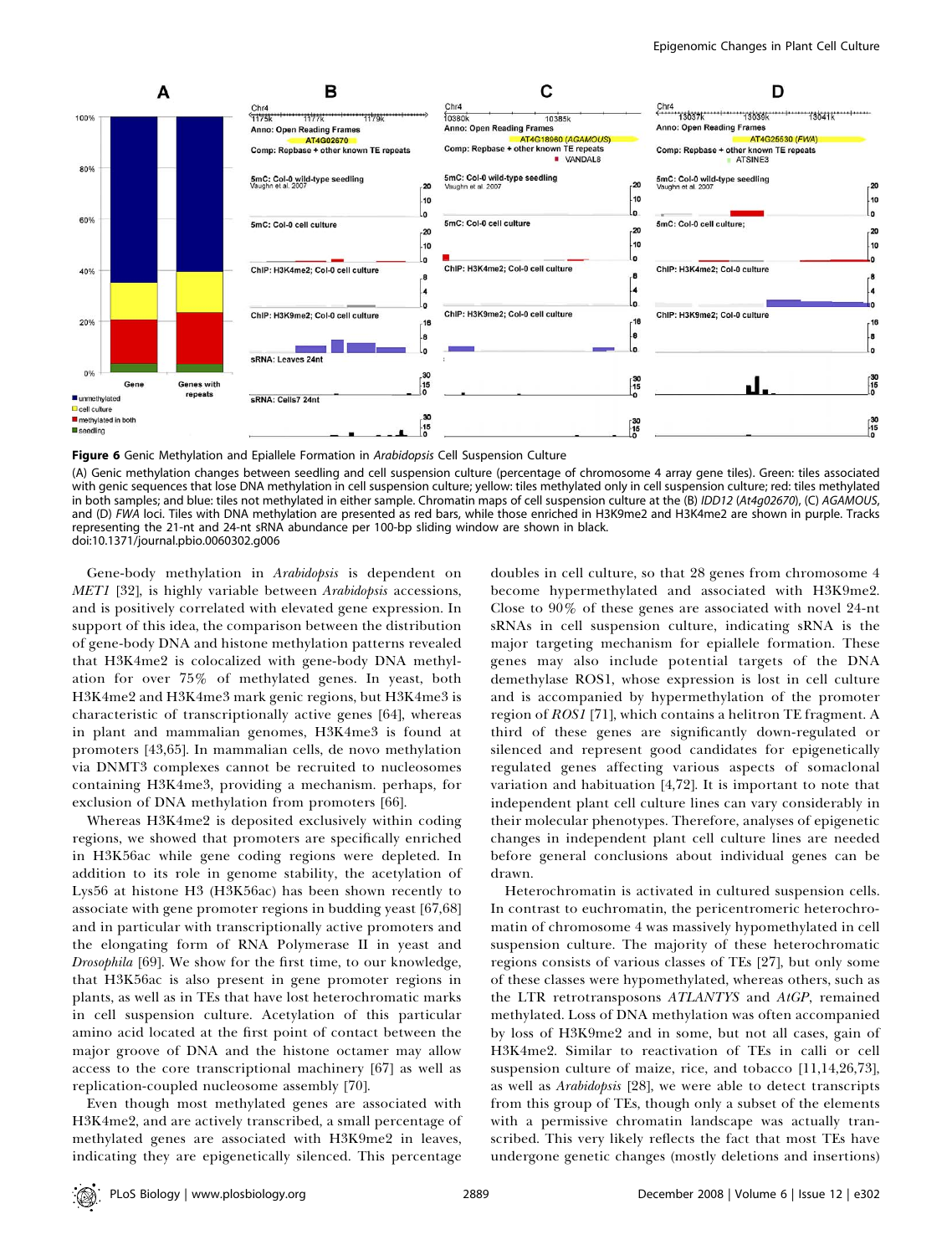

Figure 7. Gene Expression Differences between Cell Suspension Culture and Seedling and Callus Tissues

Significant gene expression differences detected by ATH1 microarray expression profiling between cell suspension culture and seedling or callus samples are represented in this Venn diagram. Also, 65% of genes annotated by ChromDB as having a role in chromatin regulation are differentially expressed in these samples relative to seedling. doi:10.1371/journal.pbio.0060302.g007

over evolutionary time, diminishing their coding and transcriptional potential.

These changes are reminiscent of transposon deregulation caused by mutations in ddm1, a chromatin remodeling factor [74]. These mutants lose transposon-specific DNA methylation, as well as H3K9me2, accompanied by gain of H3K4me2 [54]. However, ddm1 mutants affect all families of TEs, whereas cell suspension culture only reactivates specific TEs. Furthermore, 75% of a sample of 380 genes involved in heterochromatin regulation, including DDM1, are upregulated in cell culture, indicating that the silencing machinery is largely intact. Instead, the failure to deliver epigenetic marks to some TEs and not others could be the result of perturbations in targeting these modifications by RNAi and sRNA molecules.

#### Small Interfering RNA

While sRNAs accumulated from both silenced and reactivated TEs in cell suspension culture, the relative abundance of different size siRNA changed with respect to differentiated tissues. TEs with the strongest reactivation in cell suspension culture, such as Athila retrotransposons, as well as some members of the Helitron, Mu, Vandal, and En/Spm families of transposons, gained 21-nt siRNA, but lost 24-nt siRNA only rarely. In contrast, TEs that remained silent in cell suspension culture, such as most Atlantys and AtGP retrotransposons and some Vandal and EnSpm TEs, produced the 24-nt siRNAs at the same level as they did in vegetative tissue. It would therefore seem that failure to maintain silencing at heterochromatic sequences in cell suspension culture is associated with a shift in relative abundance of 21-nt siRNAs.

The novel 21-nt TE sRNA we have detected in cultured cells show a preference for adenosine  $(A)$  at the  $5'$  end, and a reduction in guanine (G). These changes are diagnostic of the preferential loading of sRNA onto one or more members of the family of Argonaute proteins found in Arabidopsis. Although the expression levels of AGO4, the Argonaute protein known

to bind 24-nt heterochromatic sRNA, did not change in cell suspension culture, four Argonaute genes whose roles have not yet been defined, AGO2, AGO3, AGO5, and AGO9, are massively up-regulated in cell suspension culture, along with PolIVa, which has been implicated in heterochromatic sRNA biogenesis [75,76]. Arabidopsis AGO2 has recently been shown to bind 21-nt siRNAs, with a strong preference for A as the first nucleotide of the siRNA [59,60]. This is precisely the most abundant class of sRNAs in cell suspension culture, and AGO2 is massively up-regulated in cultured cells. If AGO2 is coupled with the biogenesis of the 21-nt siRNA, then it may preclude the proper targeting by and inclusion of the 24-siRNAs into other AGO complexes, resulting in diminished potential of heterochromatic targeting by sRNAs. Additionally, our data support a minor role for a so-far unidentified AGO protein with a preference for G in targeting H3K9me2 and DNA methylation synergistically with AGO4.

## Reprogramming of Epigenetic Modifications in Immortalized Cultured Cells

Reactivation and hypomethylation of TEs is not unique to plant cell culture. Drosophila Kc and S2 cultures harbor numerous actively transcribed copia and copia-like retrotransposons [77,78] capable of transposition [79,80]. The reactivation seems independent of the origin of the culture and does not depend on DNA methylation, which is absent from Drosophila [81]. However, components of the piRNA pathway required to silence several classes of transposons are not expressed in Drosophila cell cultures, perhaps accounting in part for this activation [82]. In immortalized cancer cell cultures, non-LTR Alu SINE elements [83,84], as well as LINE-1 elements, lose DNA methylation and are reactivated [85– 87]. In mouse, hypomethylation of TEs occurs in mutants in the maintenance DNA methyltransferase DNMT1, and as in plants, leads to their transcriptional reactivation [36,88,89]. In tumors, genome-wide hypomethylation also results in TE activation ([90,91], but tumors express DNMT1 at normal or elevated levels [92–94]. These results indicate that, as in plant suspension cell cultures, targeting rather than maintenance of DNA methylation is defective in mammalian cell cultures and tumors [88]. Whereas the majority of CpG islands in mammalian genomes are normally devoid of methylation [95,96], some CpG islands become hypermethylated in immortalized animal cell cultures [97,98]. This methylation often leads to transcriptional gene silencing [95,96], although loss of genic DNA methylation in cell culture can also occur [99–101]. Both the maintenance and de novo DNA methyltransferases are required for CpG hypermethylation in animal cell cultures [102]. Moreover, there is a decline in expression levels of these genes prior to immortalization, which is accompanied by genome-wide DNA hypomethylation, followed by an overexpression in the immortalized cell culture. The resulting hypermethylation [103] is reflected in the gradual increase in CpG hypermethylation of genes in immortalized animal cells [98,104] during the transition from senescent to immortalized cell culture growth [105,106].

Our results show that in Arabidopsis cell suspension culture, the expression levels of MET1, the maintenance DNA methyltransferase, as well as those of CMT3 and DRM2, follow the same pattern, with a 4-fold drop in expression levels of MET1 during callus induction, and a 4-fold increase in expression in cell suspension culture, relative to MET1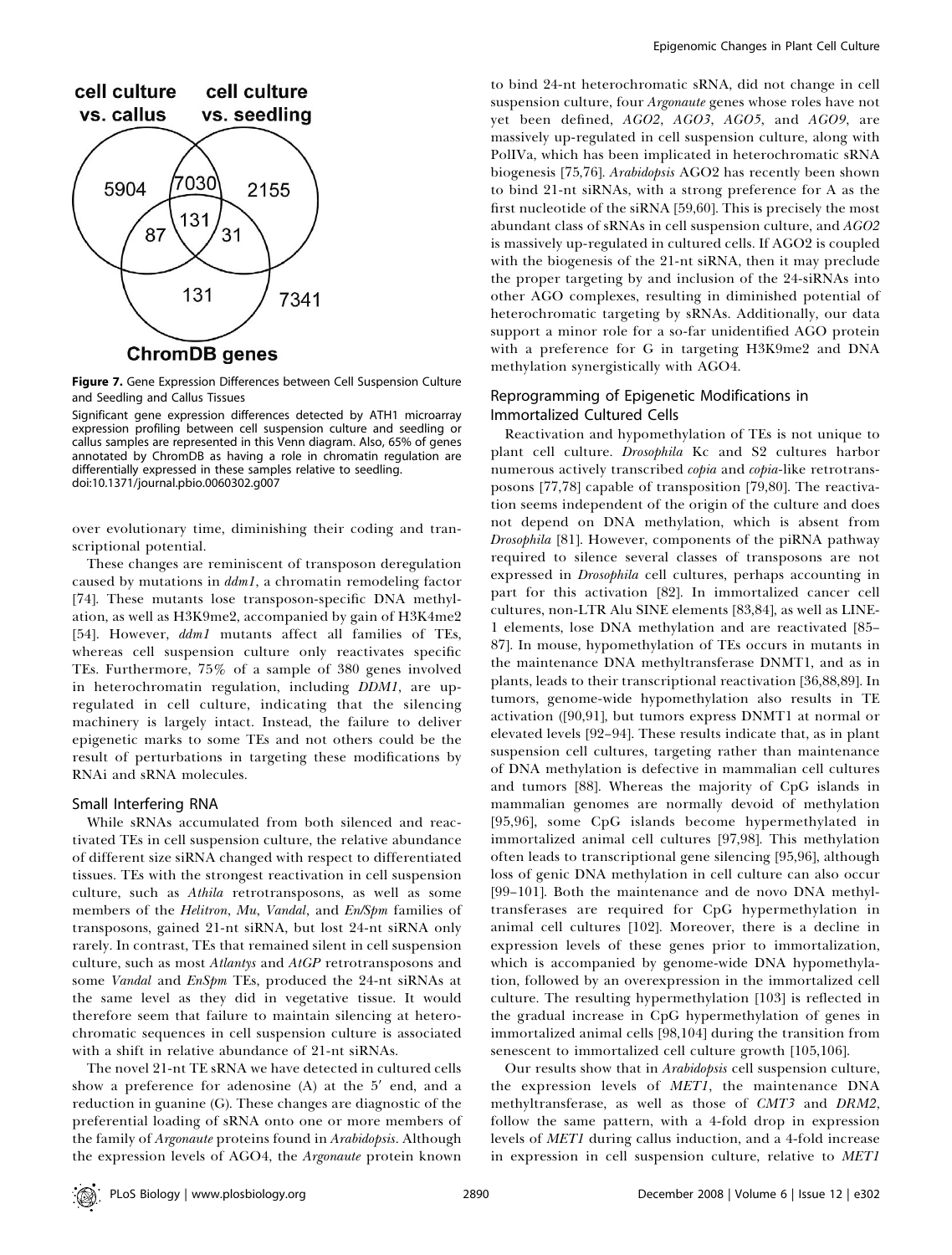expression in seedlings. A corresponding drop in methylation preceding the establishment of the cell suspension culture, would create a need for de novo targeting of methylation, by CMT3 and DRM2, particularly to repeat-containing genic regions [107]. Mistargeted de novo methylation in subsequent cell suspension culture coupled with high levels of MET1 and down-regulation of DNA demethylase ROS1 would then allow for establishment and perpetuation of genic DNA hypermethylation and for the creation of epialleles.

Support for this reprogramming model comes from analysis of the backcross progeny of met1 mutant plants [36], and subsequent generations [107], which mimic the loss and reestablishment of DNA methylation in cell culture. In backcross plants, methylation patterns are reestablished only sporadically and depend on RNA-dependent DNA and histone H3K9 methylation, directed by 24-nt siRNA. The 21-nt sRNA were found in met1 mutants from the ''TSI'' repeat [107], which is a truncated form of Athila elements, as well as in a broader genome resource sequence of met1 siRNA [71], although the origin of these siRNA and their persistence in backcrosses was not examined in these studies. Redirection of TE transcripts into a posttranscriptional silencing 21-nt pathway, rather than the transcriptional silencing 24-nt pathway, would account for the failure to reprogram TE DNA methylation in cultured cells. Thus reprogramming of DNA methylation plays a significant role in both animal and plant cell culture, although the role of sRNA in mammalian cell cultures has not yet been examined.

#### Materials and Methods

Plant material. Arabidopsis cell line (ecotype Columbia) was maintained in Gamborg's B5 basal medium with minor organics (Sigma G5893) supplemented with 1.1 mg/l 2,4-D, 3 mM MES, and 3% sucrose. The cells were grown on a shaker at 160 rpm under consistent light condition at  $23 \text{ °C}$  and were subcultured every  $7 \text{ d}$ with a 1:10 (inoculum:fresh medium) dilution ratio.

The wild-type Col seedlings were grown on MS agar plates under standard conditions (day/light) for 2 wk. Callus samples were obtained through standard plant tissue culture techniques. Cotyledons of Arabidopsis thaliana, ecotype Columbia, were cut out 7 d after plating on MS plates and transferred onto  $1\times$  MS plates supplemented with auxin and cytokinin (0.15 µg/ml IAA and 0.625 µg/ml isopentanyladenine) and 3% (w/v) sucrose. Five weeks later, callus samples 5–8 mm in diameter were collected for gene expression analysis.

Custom chromosome tiling microarray. We used a custom printed genome tiling microarray that comprises approximately 18.6 Mb of Arabidopsis thaliana chromosome 4 sequence  $($ ~14% of the entire Arabidopsis genome). Approximately 22,000 tiles, on average 1 kb in size, cover the majority of chromosome 4, including the entire heterochromatic knob on the short arm of chromosome 4 and several megabases of pericentromeric heterochromatin. Details of array design and production are described in [51].

DNA methylation analysis. Genomic DNA was isolated from cell suspension culture using Qiagen Plant DNeasy Mini Kit following the manufacturer's protocol (except that genomic DNA was eluted with 10 mM TrisCl [pH 8.0]). Ten micrograms of DNA was sheared to 1–3 kb in size, and half of the sheared DNA was subjected to digestion using McrBC restriction endonuclease, a restriction endonuclease that recognizes  $5mC$  in a variety of sequence contexts ( $5'$  (G/  $A$ <sup>m</sup>C(N)<sub>40-3000</sub>(G/A)<sup>m</sup>C 3') as described in [51]. Following digestion, both the treated and the untreated DNA sample were briefly run on a 1% agarose gel, and the DNA fragments 0.8–3 kb in size were isolated from the gel slices of both the digested and the undigested DNA sample using QiaexII gel extraction kit. Resulting DNA was amplified using a PCR-based approach described in [58]. Three micrograms of each amplified DNA sample was used in a labeling reaction using the Bioprime Array CGH kit and Cy3 and Cy5 fluorescent dyes. Each labeled DNA sample was eluted in  $28 \mu$  of 10 mM TrisCl (pH 8.0), and paired DNA samples were combined in a final volume of 70  $\mu$ l of 4 $\times$ SSC and 0.2% SDS. Each microarray hybridization was carried out at

 $63 °C$  overnight (14–16 h). Following hybridization, microarrays were washed for 8 min in  $1 \times$  SSC, 0.2% SDS (warmed up to 50 °C), then for  $5$  min in  $1\times$  SSC (at room temperature), and finally in two washes of 0.23 SSC (2 min each). Microarrays were quickly dried by compressed air and immediately scanned using an Axon 4000B microarray scanner.

DNA methylation levels were measured by cohybridizing differentially labeled McrBC-treated and untreated DNA on a single array. In this way, copy-number differences are not contributing to the difference in hybridization signals on each array. A dye-swap experimental design provided the basis for these chromosome 4 tiling array experiments. DNA methylation was profiled by comparing McrBC-treated samples with untreated samples for both cell culture samples. The experimental design consisted of four replicated dye swaps. Sixteen total arrays were hybridized. Each tile was tested for methylation changes using a simple linear model. Details of the model, hypotheses, statistical test, and multiple testing adjustment are provided in Text S1.

Chromatin immunoprecipitation and array hybridizations. An approximate volume of 5 ml of sedimented cells from cell suspension culture were cross-linked by treating with 1% paraformaldehyde for 15 min. After adding 2 M glycine (100 mM final concentration) and incubating for 5 min to stop the cross-linking, the cells were washed three times with  $1\times$  PBS by centrifuging at 1,500 rpm for 5 min. The fixed cells were snap-frozen in liquid nitrogen and stored at  $-80$  °C. Chromatin isolation and immunoprecipitation with antibodies against specific histone modifications (anti-H3K2me2, anti-H3K9me2, and anti-H3K56ac) were done according to [108] with minor modifications (an extra wash at each washing step). Antibodies used were from Upstate/Millipore (anti-H3K4me2: cat# 07–030 [lot# 26335], anti-H3Kme2: cat# 07–212 [lot# 27563], and anti-H3K56ac: cat# 07–677). Immunoprecipitated DNA was amplified, labeled, and hybridized to the custom genome tiling array using the procedures described above for genomic DNA amplification, fluorescent labeling, and microarray hybridization in DNA methylation analysis.

For each immunoprecipitation, we hybridized, amplified, and labeled immunoprecipitated DNA against input DNA using two biological and two technical replicates. As with the DNA methylation experiments, a dye swap provided the experimental design. A total of eight microarrays were hybridized for each immunoprecipitation. Details of the model, hypotheses, statistical test, and multiple testing adjustments are provided in Text S1.

Gene expression microarray analysis. Total RNA from 100 mg of 2 wk-old plate-grown seedlings (Col) and 100 mg of 4-d cell suspension culture was isolated using Qiagen Plant RNeasy Mini Kit. RNA quality was assessed on an Agilent 2100 Bioanalyzer, RNA 6000 Pico Series II Chips (Agilent). Samples were assessed by an RNA integrity number (RIN) score, and those with an RIN score of 7.5 or greater were included. The RNA quantity was assessed by Nanodrop ND-1000 (Nanodrop Technologies). Total RNA was amplified by a modified Eberwine Technique, using a Message Amp II kit (Ambion) for one round of amplification (1). The antisense RNA (aRNA) smear analysis for 3' bias was performed on select samples using Agilent 2100 Bioanalyzer RNA 6000 Nano Series II Chips (Agilent). Samples were then prepared for hybridization, hybridized, washed, and then scanned according to the manufacturer's instructions on ATH1 GeneChips (Affymetrix). Affymetrix QC metrics were used for quality control of the image data.

Small RNA sequencing. The sRNA fractions were isolated from the total RNA sample by size selection on denaturing 15% PAGE gels. RNA molecules between 19 nt and 28 nt in size were eluted from crushed gel slices in four gel volumes of 20 mM Tris (pH 8), 1 mM EDTA, 0.4 M NH4OAc, 0.5% SDS overnight, with shaking. sRNA was precipitated with glycoblue (Invitrogen) and three volumes of ethanol  $(-20 \degree C$  overnight) followed by ligation of the adenylated 3' adapter  $(AMP-5'p = 5'-pCTGTAGGCACCATCAATdideoxyC-3')$  and then the 59 adapter (rArCrArCrUrCrUrUrUrCrCrCrUrArCrArCrGrArCrGr-CrUrCrUrUrCrCrGrArUrC) as described in [109]. After size selection using 15% PAGE gel electrophoresis, sRNA libraries were reverser transcribed and PCR amplified using the forward PCR primer (5'-AATGATACGGCGACCACCGAACACTCTTTCCCT ACACGACG-3') and the reverse PCR primer (5'-CAAGCAGAAGACGGCATACGATT-GATGGTGCCTACAG-3') for 22 cycles using proofreading Taq polymerase. The sRNA libraries were sequenced on an Illumina 1G sequencer using 48 cycles to allow for adequate 3' adapted masking for precise size determination of the sRNA clones.

RT-PCR. Total RNA was isolated from young rosette leaves of 2 wk-old Columbia plants grown on plates under standard conditions, 4-d cell suspension culture, as well as from cotyledon-derived callus samples described above using Qiagen Plant RNeasy Mini Kit. Five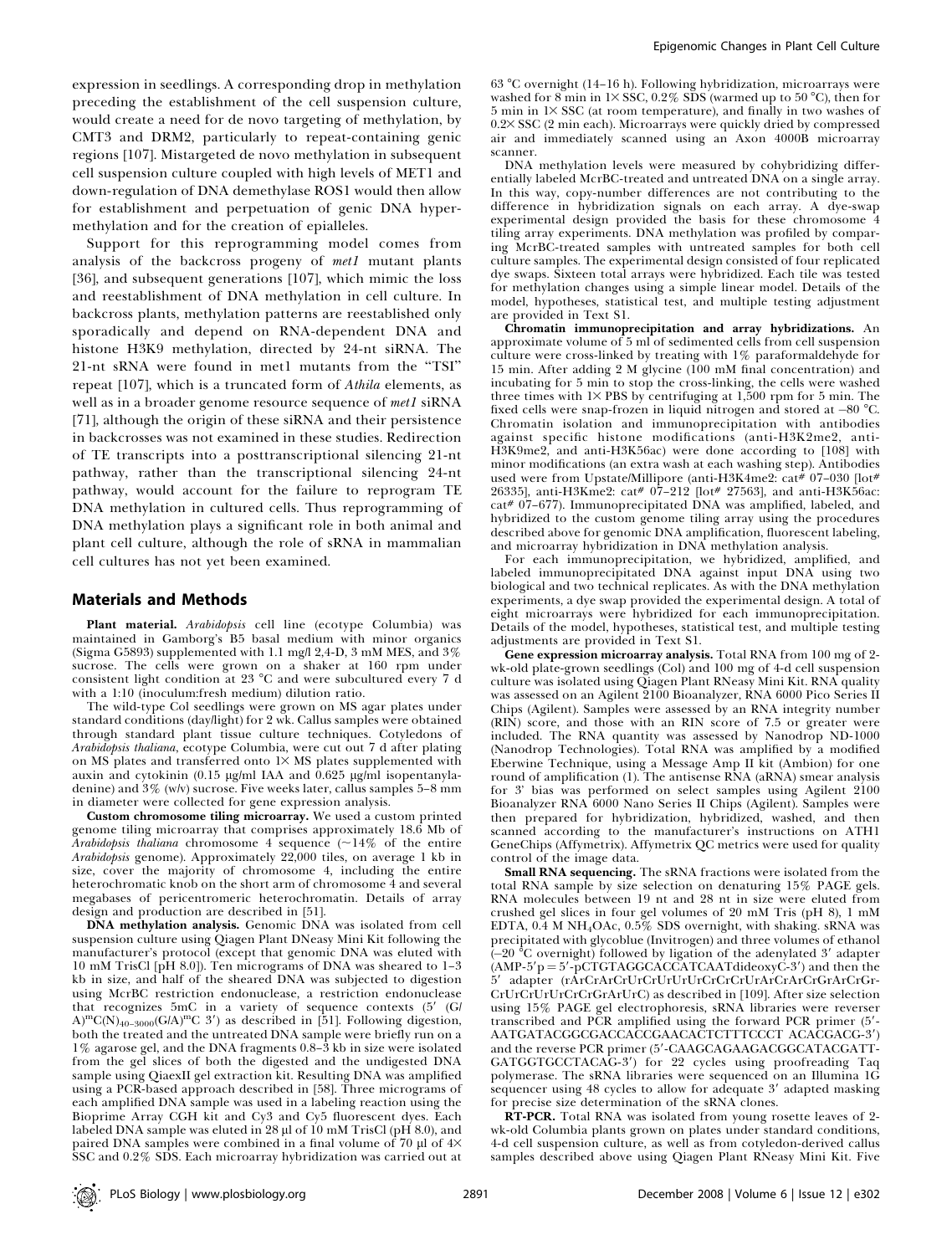micrograms of total RNA was treated with DNaseI and then reverse transcribed with SuperScript III with oligo dT primer in a 20-µl reaction. Two microliters of 5-fold diluted cDNA reaction was used as a template in the PCR reaction (for a final amount of 100 ng of starting total RNA per each PCR reaction). Thirty cycles of PCR were performed. The primer sequences used in RT-PCR are listed in Text S1.

Computational analyses. General bioinformatics methods. Histone modification, DNA methylation profiles, and sRNA sequencing data were loaded into a MySQL relational database implementing the Bio::DG::GFF schema, thus facilitating intersecting positional, quantitative, and class-based queries and computations. In addition, array data and genome annotations were displayed visually using a Generic Genome Browser, available for public examination at http:// chromatin.cshl.edu/epiculture/.

Genes and noncoding RNAs were annotated based on the TAIR version 6 genome release. TEs and known non-TE classes such as the 180-bp centromeric repeat were annotated based on CENSOR analysis [110] of the Arabidopsis genome sequence using version 11.10 of the Repbase database [111]. Anonymous tandem repeats were identified using TandemRepeatsFinder [112], whereas miRNA precursors were localized in the genome by BLAST comparison of precursors sequences provided by Rfam [113] to the Arabidopsis<br>genome. Other regions are assumed to be "Intergenic."

Analysis of small RNA sequences. Adapter sequences were identified and removed using the cross\_match algorithm (http:// www.phrap.org/phredphrapconsed.html) using a minimum match size of 5 and a minimum score of 14. The nonredundant complement of sequences for the cell culture and inflorescence sRNA libraries was determined by a Perl script that indexed unique masked nucleotide sequences and the frequency with which they were identified. These sequences were aligned to the Arabidopsis genome sequence using BLATN [114] with a word size of 8, and further computational analysis was restricted to sRNA that perfectly matched the genome.

In order to examine sRNA distribution across the genome in an unbiased fashion, copy number-corrected sRNA frequencies were calculated based on BLATN-determined sequence identities for nonoverlapping 100-bp windows. These data were converted to UCSC Wiggle format and displayed in graphical form on our genome browser. Copy number correction was used to partition sequencing frequencies for each sRNA across all instances of that sRNA in the genome. It was performed by calculating the number of discrete, perfect matches for each sRNA from a BLAT query against the Arabidopsis genome as an estimate of copy number, then dividing the sequencing frequencies of individual sRNA matches by that value.

sRNA size class analysis was performed by parsing results of a genome-wide BLAT analysis to index sRNA matches by sRNA length and the annotation units within which they fell. To facilitate comparison between libraries, results were plotted in Microsoft Excel as percentages of sRNA matches in each size class relative to all matches from all size classes. Results were summarized for the genome as a whole and then partitioned to examine matches to particular transposable elements and classes of repeats.

The physical distribution for each sequence library of sRNAs within representative full-length TEs was determined by performing a BLATN of all sequences in the library against reference sequences. The number of sRNAs on each strand at each base position for the template sequences was computed based on sequencing frequency and the BLATN results and plotted as a histogram using Gnuplot 4.0.

Base preference analysis was performed for all sRNA matching the genome in each sequenced library by counting the number of sRNA sequences with a given nucleotide at each position, then dividing values for each nucleotide by the total number of sRNA sequences. Values from the first base were extracted and used for analyses in this paper. These analyses were performed on all sRNA at large, as well as upon a subset of sRNA in which known miRNAs were excluded, since many miRNAs are known to have specific first-base properties [59].

sRNA matches to miRNAs and their precursors were identified by matching the nonredundant complement of sRNA sequences to FASTA files provided by Rfam [113] using the Patscan algorithm [115] allowing up to two internal mismatches.

sRNA sequences have been deposited in GenBank and the accession numbers can be found at http://chromatin.cshl.edu/ epiculture/.

Analysis of ATH1 expression arrays. Affymetrix .CEL files were imported into Agilent GeneSpring GX using the gcRMA algorithm for preprocessing. Significant differences among tissue sources were established using one-way analysis of variance (ANOVA) followed by control of the FDR to 5% using the method of Benjamini and Hochberg [116]. Inter-sample comparisons were extracted from the

list of statistically significantly different genes using GeneSpring's built-in filtering tools. The GEO accession numbers for the ATH1 microarray data compiled in Table S5 are available at http:// chromatin.cshl.edu/epiculture/.

#### Supporting Information

Figure S1. Arabidopsis Cell Suspension Culture

Characteristics of Arabidopsis cell line used in this study. Analytical FACS profiles of (A) 16-h postculture split (cells7), (B) 96-h postculture split (cells4), and  $(\dot{C})$  4-wk-old Arabidopsis leaf. Arabidopsis cells are visualized in  $(B)$  (bar indicates  $20 \mu m$ ). (D) BrdU incorporation at different time points inbetween subculture.

Found at doi:10.1371/journal.pbio.0060302.sg001 (60 KB PDF).

Figure S2. Transcriptional Reactivation of TEs and the Associated Chromatin Modifications

RT-PCR results for 15 selected TEs from chromosome 4 (A–N) showing their expression levels in Col-0 leaf tissue, cell suspension culture, and callus. Chromatin maps of the chromosomal regions corresponding to each TE tested (A–N) are shown, with the TEs annotated in green or pink, DNA methylation profiles of cell suspension culture and seedling shown in red, and the H3K9me2 and H3K4me2 profiles shown in purple.

Found at doi:10.1371/journal.pbio.0060302.sg002 (1.13 MB PDF).

Figure S3. Spatial Distribution and Frequency of 21-nt and 24-nt sRNA Sequences Specific to Various Families of TEs in the Leaf and Cell Suspension Culture (Cells7) Libraries

A representative full-length Helitron, AtGP1, AtCopia, AtVandal,  $AtMul3$ , or  $AtENSPM$  TE was used as a sequence-matching template to map 21-nt and 24-nt sRNAs with perfect matches, resulting in single-nucleotide coverage of the template sequences. The coverage was plotted on the y-axis for both DNA strands (top strand in red and the bottom strand in green). The x-axis represents the template sequence in the  $5'$  to  $3'$  direction.

Found at doi:10.1371/journal.pbio.0060302.sg003 (375 KB PDF).

Figure S4. First Nucleotide Preference of sRNAs from Leaf, Cell Suspension Culture, and Callus Libraries

The relative frequency of each of the four nucleotides at the  $5^{\prime}$  end of each 21-, 22-, 23-, and 24-nt sRNA from the leaf, callus, and cells4 and cells7 sRNA libraries is plotted as a histogram (with known miRNA removed from the analysis). The 5' nucleotide relative frequencies were also calculated for all sRNAs matching specific TE families (Atlantys, Athila, AtGP, AtMu, AtENSPM, AtMu, and AtVandal) from all four sRNA libraries.

Found at doi:10.1371/journal.pbio.0060302.sg004 (275 KB PDF).

Figure S5. Gene Expression Differences between Cell Suspension Culture, Seedling, and Callus Samples

RT-PCR validation of gene expression differences between cell suspension culture, seedling, and callus samples for genes with roles in chromatin regulation. All PCR reactions were done at 32 cycles using 100 ng of total RNA per each reverse transcription reaction, and one-quarter of each PCR reaction was loaded on the gel and visualized using ethidium bromide (EtBr) staining and UV illumination.

Found at doi:10.1371/journal.pbio.0060302.sg005 (57 KB PDF).

Table S1. The Total Number of 21-24-nt Arabidopsis sRNA Reads Sequenced from Each Library and the Percentage Corresponding to Various Families of Transposable Elements

Found at doi:10.1371/journal.pbio.0060302.st001 (101 KB DOC).

Table S2. List of Genes with Significant DNA Methylation Present

The list shows genes that either gain or lose DNA methylation in cell suspension culture relative to seedling in addition to genes that are methylated in both. The list contains two categories of genes, those with repeats associated with either the coding region or flanking the gene, and those without any repeat annotation associated with the particular gene coding region. Since this analysis was done on a pertile basis, this list represents a compilation of Arabidopsis Genome Initiative (AGI) gene identifiers that associated with tiles on the chromosome 4 array.

Found at doi:10.1371/journal.pbio.0060302.st002 (1.76 MB DOC).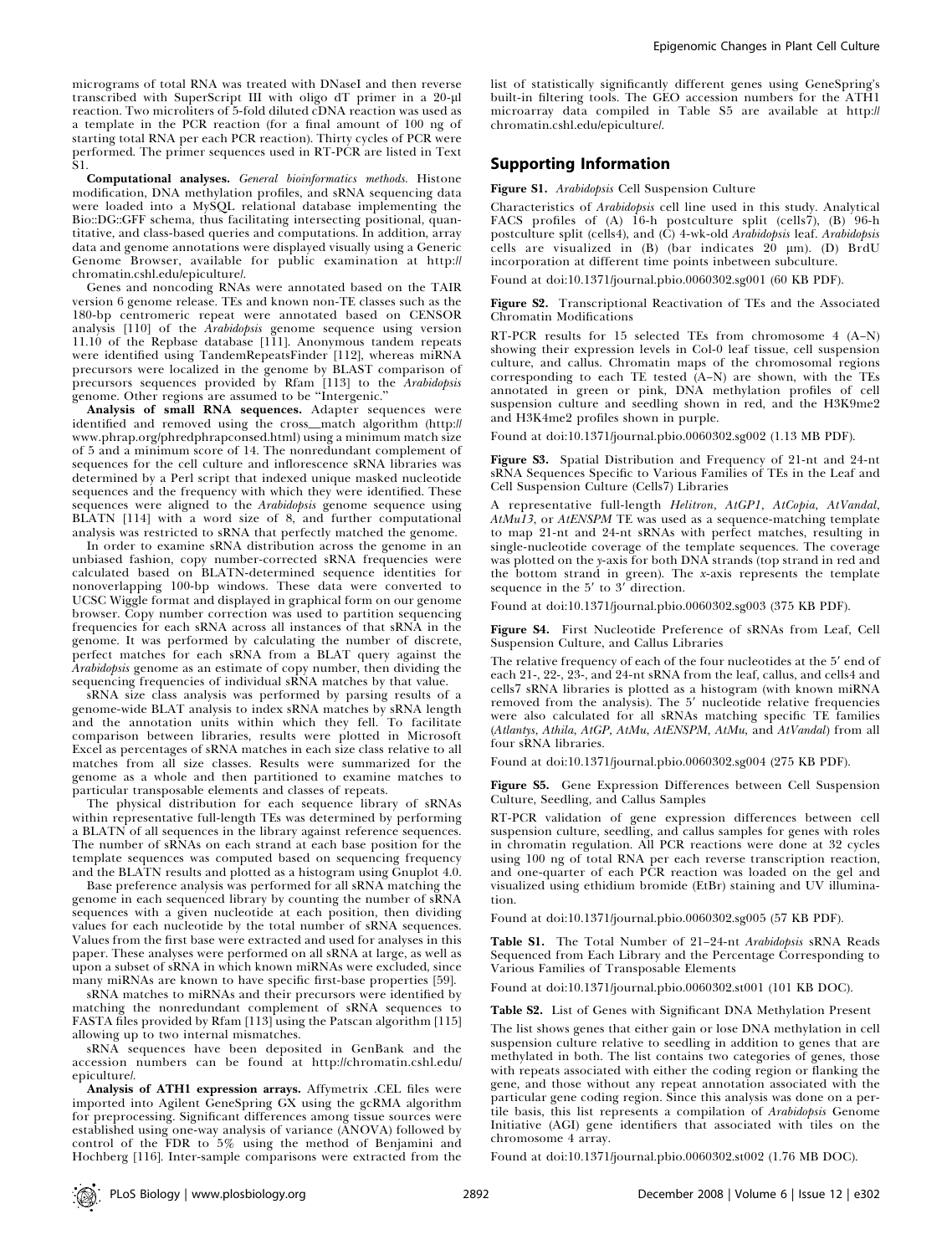Table S3. Arabidopsis Chromosome 4 Genes That Become Hypermethylated in Cell Suspension Culture with Concomitant Appearance of H3K9me2 and sRNAs in Cell Suspension Culture

This list was created by filtering the epigenomic maps of cell suspension culture and seedling for genes that gain DNA and H3K9me2 methylation in cell suspension culture accompanied by a gain or an increase in sRNAs matching the same regions.

Found at doi:10.1371/journal.pbio.0060302.st003 (51 KB DOC).

Table S4. List of ChromDB Genes with Significant Differences in Expression between Cell Suspension Culture and Seedling

ATH1 microarray probes detecting significant differences in transcript levels between cell suspension culture and seedling were determined using one-way ANOVA (GeneSpring GX) followed by a multiple testing correction to an FDR of 0.05. These probes were cross-indexed to probes matching ChromDB chromatin regulators using a script that imported the expression levels with textual annotation supplied by ChromDB.

Found at doi:10.1371/journal.pbio.0060302.st004 (57 KB XLS).

Table S5. Normalized Gene Expression Values in Seedling, Cell Suspension Culture, and Callus Samples for All the Probes Located on ATH1 Arrays

Found at doi:10.1371/journal.pbio.0060302.st005 (2.85 MB XLS).

#### References

- 1. Lee M, Phillips RL (1988) The chromosomal basis of somaclonal variation. Annu Rev Plant Physiol Plant Mol Biol 39: 413–437.
- 2. Osborne DJ, Mcmanus MT (1986) Flexibility and commitment in plant cells during development. Curr Top Dev Biol 20: 383–396.
- 3. Skoog F, Miller CO (1957) Chemical regulation of growth and organ formation in plant tissues cultured in vitro. Symp Soc Exp Biol 54: 118– 130.
- 4. Meins F (1989) Habituation: heritable variation in the requirement of cultured plant-cells for hormones. Annu Rev Genet 23: 395–408.
- 5. Meins F, Foster R (1985) Reversible, cell-heritable changes during the development of tobacco pith tissues. Dev Biol 108: 1–5.
- 6. Evans DA, Sharp WR (1986) Applications of somaclonal variation. Bio-Technology 4: 528–532.
- 7. Jain SM (2001) Tissue culture-derived variation in crop improvement. Euphytica 118: 153–166.
- 8. Brettell RIS, Dennis ES, Scowcroft WR, Peacock WJ (1986) Molecular analysis of a somaclonal mutant of maize alcohol-dehydrogenase. Mol Gen Genet 202: 235–239.
- 9. Dennis ES, Brettell RIS, Peacock WJ (1987) A tissue-culture induced Adh1 null mutant of maize results from a single base change. Mol Gen Genet 210: 181–183.
- 10. Brown PTH, Gobel E, Lorz H (1991) Rflp analysis of Zea mays callus cultures and their regenerated plants. Theor Appl Genet 81: 227–232.
- 11. Hirochika H, Sugimoto K, Otsuki Y, Tsugawa H, Kanda M (1996) Retrotransposons of rice involved in mutations induced by tissue culture. Proc Natl Acad Sci U S A 93: 7783–7788.
- 12. Bregitzer P, Halbert SE, Lemaux PG (1998) Somaclonal variation in the progeny of transgenic barley. Theor Appl Genet 96: 421–425.
- Grandbastien MA (1998) Activation of plant retrotransposons under stress conditions. Trends Plant Sci 3: 181–187.
- 14. Grandbastien MA, Spielmann A, Caboche M (1989) Tnt1, a mobile retroviral-like transposable element of tobacco isolated by plant-cell genetics. Nature 337: 376–380.
- 15. Jacobsen SE, Meyerowitz EM (1997) Hypermethylated SUPERMAN epigenetic alleles in arabidopsis. Science 277: 1100–1103.
- 16. Cubas P, Vincent C, Coen E (1999) An epigenetic mutation responsible for natural variation in floral symmetry. Nature 401: 157–161.
- 17. Jacobsen SE, Sakai H, Finnegan EJ, Cao X, Meyerowitz EM (2000) Ectopic hypermethylation of flower-specific genes in Arabidopsis. Curr Biol 10: 179–186.
- 18. Kakutani T (2002) Epi-alleles in plants: inheritance of epigenetic information over generations. Plant Cell Physiol 43: 1106–1111.
- 19. Meins F, Thomas M (2003) Meiotic transmission of epigenetic changes in the cell-division factor requirement of plant cells. Development 130: 6201– 6208.
- 20. Kaeppler SM, Phillips RL (1993) DNA methylation and tissue cultureinduced variation in plants. In Vitro Cell Dev Biol Plant 29P: 125–130.
- 21. Durante M, Cecchini E, Natali L, Citti L, Geri C, et al. (1989) 5-Azacytidineinduced tumorous transformation and DNA hypomethylation in Nicotiana tissue cultures. Dev Genet 10: 298–303.
- 22. Kaeppler SM, Phillips RL (1993) Tissue culture-induced DNA methylation variation in maize. Proc Natl Acad Sci U S A 90: 8773–8776.
- 23. Arnholdtschmitt B, Herterich S, Neumann KH (1995) Physiological aspects of genome variability in tissue culture. 1. Growth phase-dependent

#### Text S1. Supplemental Methods

Supplemental text describing the statistical analyses of McrBC and ChIP-chip microarray experiments and PCR primer sequences used in RT-PCR.

Found at doi:10.1371/journal.pbio.0060302.sd001 (91 KB PDF).

#### Acknowledgments

We thank Christopher Johns and Sohail Khan for help with gene expression profiling, Vincent Colot for chromosome 4 tiling array design and production, and R. W. McCombie, Melissa delaBastide, and Danea Rebolini for their help with small RNA sequencing. We thank our colleagues Linda Hanley-Bowdoin and George Allen for discussions.

Author contributions. MT, WFT, and RAM conceived and designed the experiments. MT and TJL performed the experiments. MT, MWV, HJ, and RAM analyzed the data. MT, MWV, HJ, TJL, RKS, BS, WFT, and RWD contributed reagents/materials/analysis tools. MT, MWV, HJ, RWD, and RAM wrote the paper.

Funding. This work was funded by National Science Foundation project DBI-042165.

Competing interests. The authors have declared that no competing interests exist.

differential DNA methylation of the carrot genome (Daucus-Carota L) during primary culture. Theor Appl Genet 91: 809–815.

- 24. Kaeppler SM, Kaeppler HF, Rhee Y (2000) Epigenetic aspects of somaclonal variation in plants. Plant Mol Biol 43: 179–188.
- 25. Peschke VM, Phillips RL, Gengenbach BG (1987) Discovery of transposable element activity among progeny of tissue-culture derived maize plants. Science 238: 804–807.
- 26. Brettell RIS, Dennis ES (1991) Reactivation of a silent Ac following tissueculture is associated with heritable alterations in its methylation pattern. Mol Gen Genet 229: 365–372.
- 27. Fransz P, ten Hoopen R, Tessadori F (2006) Composition and formation of heterochromatin in Arabidopsis thaliana. Chromosome Res 14: 71–82.
- 28. Steimer A, Amedeo P, Afsar K, Fransz P, Scheid OM, et al. (2000) Endogenous targets of transcriptional gene silencing in arabidopsis. Plant Cell 12: 1165–1178.
- 29. May MJ, Leaver CJ (1993) Oxidative stimulation of glutathione synthesis in Arabidopsis thaliana suspension cultures. Plant Physiol 103: 621–627.
- 30. Arabidopsis Genome Initiative (2000) Analysis of the genome sequence of the flowering plant Arabidopsis thaliana. Nature 408: 796–815.
- 31. Kapitonov VV, Jurka J (1999) Molecular paleontology of transposable elements from Arabidopsis thaliana. Genetica 107: 27–37.
- 32. Lippman Z, Gendrel AV, Black M, Vaughn MW, Dedhia N, et al. (2004) Role of transposable elements in heterochromatin and epigenetic control. Nature 430: 471–476.
- 33. Chan SW, Henderson IR, Jacobsen SE (2005) Gardening the genome: DNA methylation in Arabidopsis thaliana. Nat Rev Genet 6: 351–360.
- 34. Zilberman D, Henikoff S (2005) Epigenetic inheritance in Arabidopsis: selective silence. Curr Opin Genet Dev 15: 557–562.
- 35. Hirochika H, Okamoto H, Kakutani T (2000) Silencing of retrotransposons in arabidopsis and reactivation by the ddm1 mutation. Plant Cell 12: 357– 368.
- 36. Lippman Z, May B, Yordan C, Singer T, Martienssen R (2003) Distinct mechanisms determine transposon inheritance and methylation via small interfering RNA and histone modification. PLoS Biol 1: e67. doi:10.1371/ journal.pbio.0000067
- 37. Singer T, Yordan C, Martienssen RA (2001) Robertson's Mutator transposons in A. thaliana are regulated by the chromatin-remodeling gene Decrease in DNA Methylation (DDM1). Genes Dev 15: 591–602.
- 38. Miura A, Yonebayashi S, Watanabe K, Toyama T, Shimada H, et al. (2001) Mobilization of transposons by a mutation abolishing full DNA methylation in Arabidopsis. Nature 411: 212–214.
- 39. Martienssen RA, Doerge RW, Colot V (2005) Epigenomic mapping in Arabidopsis using tiling microarrays. Chromosome Res 13: 299–308.
- 40. Mockler TC, Chan S, Sundaresan A, Chen HM, Jacobsen SE, et al. (2005) Applications of DNA tiling arrays for whole-genome analysis. Genomics 85: 1–15.
- 41. Bernstein BE, Meissner A, Lander ES (2007) The mammalian epigenome. Cell 128: 669–681.
- 42. Barski A, Cuddapah S, Cui KR, Roh TY, Schones DE, et al. (2007) Highresolution profiling of histone methylations in the human genome. Cell 129: 823–837.
- 43. Bernstein BE, Kamal M, Lindblad-Toh K, Bekiranov S, Bailey DK, et al. (2005) Genomic maps and comparative analysis of histone modifications in human and mouse. Cell 120: 169–181.
- 44. Schubeler D, MacAlpine DM, Scalzo D, Wirbelauer C, Kooperberg C, et al. (2004) The histone modification pattern of active genes revealed through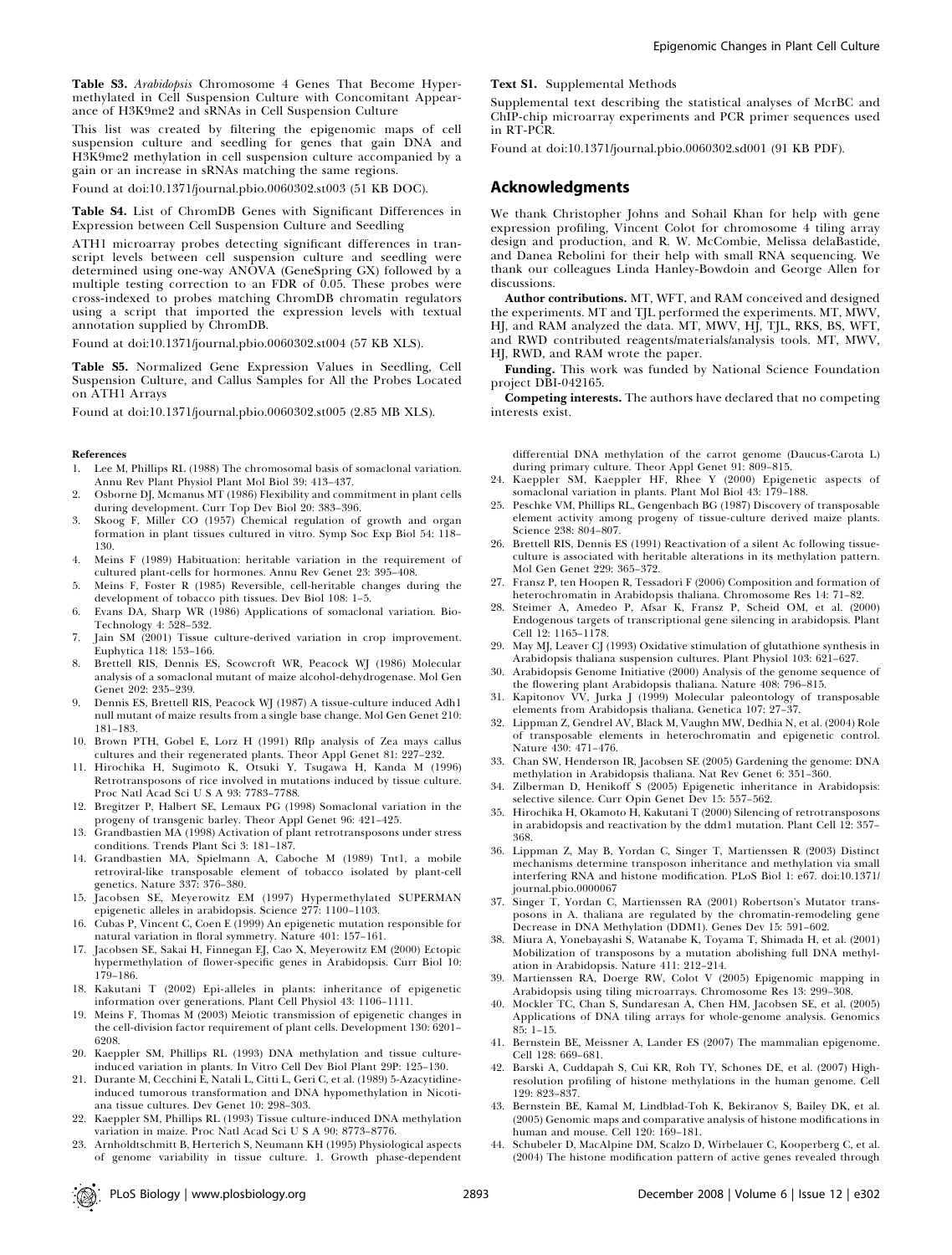genome-wide chromatin analysis of a higher eukaryote. Genes Dev 18: 1263–1271.

- 45. Bernstein BE, Mikkelsen TS, Xie XH, Kamal M, Huebert DJ, et al. (2006) A bivalent chromatin structure marks key developmental genes in embryonic stem cells. Cell 125: 315–326.
- 46. Mikkelsen TS, Ku M, Jaffe DB, Issac B, Lieberman E, et al. (2007) Genomewide maps of chromatin state in pluripotent and lineage-committed cells. Nature 448: 553–560.
- 47. Roh TY, Wei G, Farrell CM, Zhao K (2007) Genome-wide prediction of conserved and nonconserved enhancers by histone acetylation patterns. Genome Res 17: 74–81.
- 48. Roh TY, Cuddapah S, Cui KR, Zhao KJ (2006) The genomic landscape of histone modifications in human T cells. Proc Natl Acad Sci U S A 103: 15782–15787.
- 49. Zilberman D, Gehring M, Tran RK, Ballinger T, Henikoff S (2007) Genome-wide analysis of Arabidopsis thaliana DNA methylation uncovers an interdependence between methylation and transcription. Nat Genet 39: 61–69.
- 50. Zhang XY, Yazaki J, Sundaresan A, Cokus S, Chan SWL, et al. (2006) Genome-wide high-resolution mapping and functional analysis of DNA methylation in Arabidopsis. Cell 126: 1189–1201.
- 51. Vaughn MW, Tanurdžić M, Lippman Z, Jiang H, Carrasquillo R, et al. (2007) Epigenetic natural variation in Arabidopsis thaliana. PLoS Biol 5: e174. doi:10.1371/journal.pbio.0050174
- 52. Zhang X, Clarenz O, Cokus S, Bernatavichute YV, Pellegrini M, et al. (2007) Whole-genome analysis of histone H3 lysine 27 trimethylation in Arabidopsis. PLoS Biol 5: e129. doi:10.1371/journal.pbio.0050129
- 53. Turck F, Roudier F, Farrona S, Martin-Magniette M-L, Guillaume E, et al. (2007) Arabidopsis TFL2/LHP1 specifically associates with genes marked by trimethylation of histone H3 lysine 27. PLoS Genet 3: e86. doi:10.1371/ journal.pgen.0030086
- 54. Gendrel AV, Lippman Z, Yordan C, Colot V, Martienssen RA (2002) Dependence of heterochromatic histone H3 methylation patterns on the Arabidopsis gene DDM1. Science 297: 1871–1873.
- 55. Kinoshita T, Miura A, Choi Y, Kinoshita Y, Cao X, et al. (2004) One-way control of FWA imprinting in Arabidopsis endosperm by DNA methylation. Science 303: 521–523.
- 56. Bastow R, Mylne JS, Lister C, Lippman Z, Martienssen RA, et al. (2004) Vernalization requires epigenetic silencing of FLC by histone methylation. Nature 427: 164–167.
- 57. Schmitz RJ, Amasino RM (2007) Vernalization: a model for investigating epigenetics and eukaryotic gene regulation in plants. Biochim Biophys Acta 1769: 269–275.
- 58. Lippman Z, Gendrel AV, Colot V, Martienssen R (2005) Profiling DNA methylation patterns using genomic tiling microarrays. Nat Methods 2: 219–224.
- 59. Mi SJ, Cai T, Hu YG, Chen Y, Hodges E, et al. (2008) Sorting of small RNAs into Arabidopsis argonaute complexes is directed by the 5' terminal nucleotide. Cell 133: 116–127.
- 60. Montgomery TA, Howell MD, Cuperus JT, Li DW, Hansen JE, et al. (2008) Specificity of ARGONAUTE7-miR390 interaction and dual functionality in TAS3 trans-acting siRNA formation. Cell 133: 128–141.
- 61. Richards EJ (2006) Inherited epigenetic variation–revisiting soft inheritance. Nat Rev Genet 7: 395–401.
- 62. Soppe WJ, Jacobsen SE, Alonso-Blanco C, Jackson JP, Kakutani T, et al. (2000) The late flowering phenotype of fwa mutants is caused by gain-offunction epigenetic alleles of a homeodomain gene. Mol Cell 6: 791–802.
- 63. Phillips RL, Kaeppler SM, Olhoft P (1994) Genetic instability of planttissue cultures: breakdown of normal controls. Proc Natl Acad Sci U S A 91: 5222–5226.
- 64. Santos-Rosa H, Schneider R, Bannister AJ, Sherriff J, Bernstein BE, et al. (2002) Active genes are tri-methylated at K4 of histone H3. Nature 419: 407–411.
- 65. Li XY, Wang XF, He K, Ma YQ, Su N, et al. (2008) High-resolution mapping of epigenetic modifications of the rice genome uncovers interplay between DNA methylation, histone methylation, and gene expression. Plant Cell 20: 259–276.
- 66. Ooi SKT, Qiu C, Bernstein E, Li KQ, Jia D, et al. (2007) DNMT3L connects unmethylated lysine 4 of histone H3 to de novo methylation of DNA. Nature 448: 714–U713.
- 67. Xu F, Zhang K, Grunstein M (2005) Acetylation in histone H3 globular domain regulates gene expression in yeast. Cell 121: 375–385.
- 68. Rufiange A, Jacques P-E, Bhat W, Robert F, Nourani A (2007) Genome-wide replication-independent histone H3 exchange occurs predominantly at promoters and implicates H3 K56 acetylation and Asf1. Mol Cell 27: 393– 405.
- 69. Schneider J, Bajwa P, Johnson FC, Bhaumik SR, Shilatifard A (2006) Rtt109 is required for proper H3K56 acetylation: a chromatin mark associated with the elongating RNA polymerase II. J Biol Chem 281: 37270–37274.
- 70. Li Q, Zhou H, Wurtele H, Davies B, Horazdovsky B, et al. (2008) Acetylation of histone H3 lysine 56 regulates replication-coupled nucleosome assembly. Cell 134: 244–255.
- 71. Lister R, O'Malley RC, Tonti-Filippini J, Gregory BD, Berry CC, et al. (2008) Highly integrated single-base resolution maps of the epigenome in Arabidopsis. Cell 133: 523–536.
- 72. Pischke MS, Huttlin EL, Hegeman AD, Sussman MR (2006) A transcriptome-based characterization of habituation in plant tissue culture. Plant Physiol 140: 1255–1278.
- 73. Hirochika H (1993) Activation of tobacco retrotransposons during tissue culture. EMBO J 12: 2521–2528.
- 74. Jeddeloh JA, Stokes TL, Richards EJ (1999) Maintenance of genomic methylation requires a SWI2/SNF2-like protein. Nat Genet 22: 94–97.
- 75. Herr AJ, Jensen MB, Dalmay T, Baulcombe DC (2005) RNA polymerase IV directs silencing of endogenous DNA. Science 308: 118–120.
- 76. Pontes O, Li CF, Nunes PC, Haag J, Ream T, et al. (2006) The Arabidopsis chromatin-modifying nuclear siRNA pathway involves a nucleolar RNA processing center. Cell 126: 79–92.
- 77. Finnegan DJ, Rubin GM, Young MW, Hogness DS (1977) Repeated gene families in Drosophila melanogaster. Cold Spring Harb Symp Quant Biol 42: 1053–1063.
- 78. Flavell AJ, Ishhorowicz D (1981) Extrachromosomal circular copies of the eukaryotic transposable element copia in cultured Drosophila cells. Nature 292: 591–595.
- 79. Potter SS, Brorein WJ, Dunsmuir P, Rubin GM (1979) Transposition of elements of the 412, copia and 297 dispersed repeated gene families in Drosophila. Cell 17: 415–427.
- 80. Di Franco C, Pisano C, Fourcade-Peronnet F, Echalier G, Junakovic N (1992) Evidence for de novo rearrangements of Drosophila transposable elements induced by the passage to the cell culture. Genetica 87: 65–73.
- 81. Maisonhaute C, Ogereau D, Hua-Van A, Capy P (2007) Amplification of the 1731 LTR retrotransposon in Drosophila melanogaster cultured cells: origin of neocopies and impact on the genome. Gene 393: 116–126.
- 82. Slotkin RK, Martienssen R (2007) Transposable elements and the epigenetic regulation of the genome. Nat Rev Genet 8: 272–285.
- 83. Magewu AN, Jones PA (1994) Ubiquitous and tenacious methylation of the CpG site in codon 248 of the p53 gene may explain its frequent appearance as a mutational hot spot in human cancer. Mol Cell Biol 14: 4225–4232.
- 84. Kochanek S, Renz D, Doerfler W (1993) DNA Methylation in the Alu sequences of diploid and haploid primary human-cells. EMBO J 12: 1141– 1151.
- 85. Alves G, Tatro A, Fanning T (1996) Differential methylation of human LINE-1 retrotransposons in malignant cells. Gene 176: 39–44.
- 86. Dante R, Dantepaire J, Rigal D, Roizes G (1992) Methylation patterns of long interspersed repeated DNA and alphoid repetitive DNA from human cell-lines and tumors. Anticancer Res 12: 559–563.
- 87. Florl AR, Lower R, Schmitz-Drager BJ, Schulz WA (1999) DNA methylation and expression of LINE-1 and HERV-K provirus sequences in urothelial and renal cell carcinomas. Brit J Cancer 80: 1312–1321.
- 88. Howard G, Eiges R, Gaudet F, Jaenisch R, Eden A (2007) Activation and transposition of endogenous retroviral elements in hypomethylation induced tumors in mice. Oncogene 27: 404–408.
- 89. Walsh CP, Chaillet JR, Bestor TH (1998) Transcription of IAP endogenous retroviruses is constrained by cytosine methylation. Nat Genet 20: 116– 117.
- 90. Schulz WA, Steinhoff C, Florl AR (2006) Methylation of endogenous human retroelements in health and disease. Curr Top Microbiol Immunol 310: 211–250.
- 91. Sinibaldi-Vallebona P, Lavia P, Garaci E, Spadafora C (2006) A role for endogenous reverse transcriptase in tumorigenesis and as a target in differentiating cancer therapy. Genes Chromosomes Cancer 45: 1–10.
- 92. Szyf M, Detich N (2001) Regulation of the DNA methylation machinery and its role in cellular transformation. Prog Nucleic Acid Res Mol Biol 69: 47–79.
- 93. Smiraglia DJ, Rush LJ, Fruhwald MC, Dai ZY, Held WA, et al. (2001) Excessive CpG island hypermethylation in cancer cell lines versus primary human malignancies. Hum Mol Genet 10: 1413–1419.
- 94. Baylin S, Bestor TH (2002) Altered methylation patterns in cancer cell genomes: cause or consequence? Cancer Cell 1: 299–305.
- 95. Antequera F, Boyes J, Bird A (1990) High levels of de novo methylation and altered chromatin structure at Cpg islands in cell lines. Cell 62: 503–514.
- 96. Ordway JM, Bedell JA, Citek RW, Nunberg A, Garrido A, et al. (2006) Comprehensive DNA methylation profiling in a human cancer genome
- identifies novel epigenetic targets. Carcinogenesis 27: 2409–2423.
- 97. Wilson VL, Jones PA (1983) DNA methylation decreases in aging but not in immortal cells. Science 220: 1054–1057.
- 98. Meissner A, Mikkelsen TS, Gu HC, Wernig M, Hanna J, et al. (2008) Genome-scale DNA methylation maps of pluripotent and differentiated cells. Nature 454: 766–U791.
- 99. Feinberg AP, Vogelstein B (1983) Hypomethylation distinguishes genes of some human cancers from their normal counterparts. Nature 301: 89–92.
- 100. Costello JF, Fruhwald MC, Smiraglia DJ, Rush LJ, Robertson GP, et al. (2000) Aberrant CpG-island methylation has non-random and tumourtype-specific patterns. Nat Genet 24: 132–138.
- 101. Kaneda A, Tsukamoto T, Takamura-Enya T, Watanabe N, Kaminishi M, et al. (2004) Frequent hypomethylation in multiple promoter CpG islands is associated with global hypomethylation, but not with frequent promoter hypermethylation. Cancer Sci 95: 58–64.
- 102. Ting AH, McGarvey KM, Baylin SB (2006) The cancer epigenome– components and functional correlates. Genes Dev 20: 3215–3231.